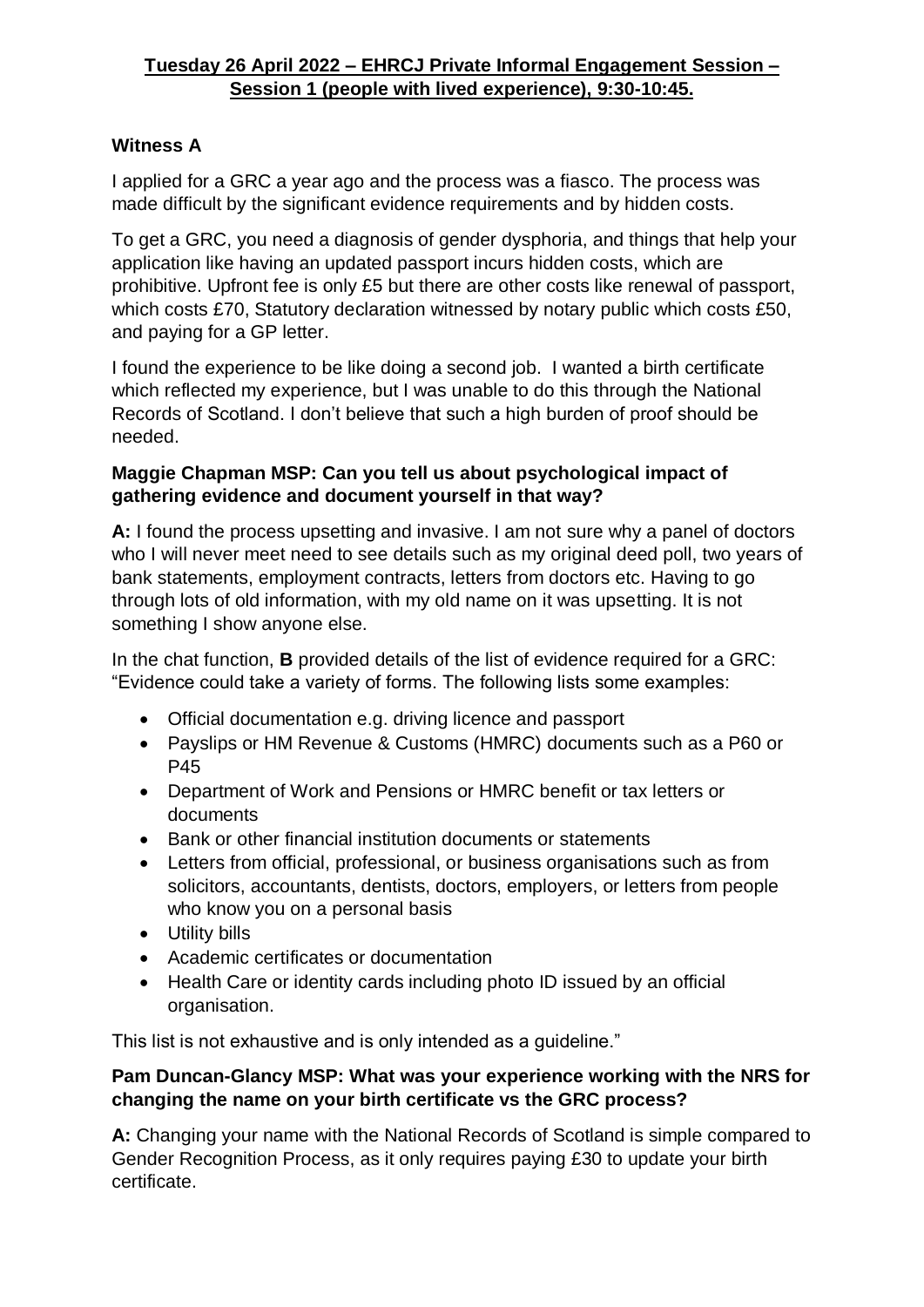However, when I tried to update her information using this service, I received a call from the National Records of Scotland, telling me that I needed to go through the GRC process instead. I was confused that it was so much more complex for the gender recognition process. If you get married or change your name you just send the form and don't think about it.

## **Alexander Stewart MSP: What advice and support did you receive to assist you? What could be done differently to improve the process?**

**A:** There was pretty much zero support. I found information by going on the government website and reading through the appendices about how to update the info and what you need. I found that GPs and staff at gender identity clinic don't always know how the process works. This meant that I had to show them the form from the government website that they needed to fill in. My one ask would be to pass the Bill. The process took a very long time. I was a member of a transgender youth group when the first consultation happened, and I have now aged out of that group.

## **Joe FitzPatrick MSP: How much better would it have been to do things earlier rather than after you had aged out of the youth group?**

**A:** Things would have been much easier. I received her GRC recently. However, prior to this, people (including employers) could look up my birth certificate, and I would be "outed". Trans people need to be afforded some level of privacy. I felt I did not have much of a choice.

## **Pam Gosal MSP: If you had to pick, which was the most upsetting part: the process or the hidden costs?**

# **A:** The process.

There should not be hidden costs involved. One part cost around £200. While I managed this cost, many others cannot.

It was horrible having anonymous doctors poring over years of private information. This was the most stressful aspect for me, and it felt arbitrary. I am not sure why this random panel of doctors is involved. The process felt like throwing your private documents into a hole in the ground and then waiting. The process took about 8-9 months, and there is no feedback until you get the decision.

## **Karen Adam MSP: There has been a rise in hate crimes and in misinformation about acquiring a GRC. How has that impacted you in your life?**

**A:** It is horrible to open front pages and see coverage depicting trans people as predatory. The delay in progressing the reform has left a huge space where 'hate speech' can occur and has allowed hateful conspiracy theories to germinate.

The hate passes into everyday life: I have heard people in public discussing how self ID is allowing predatory men to access single sex spaces. The references to transwomen as 'predatory men' etc represents a worrying direction of travel for the discourse.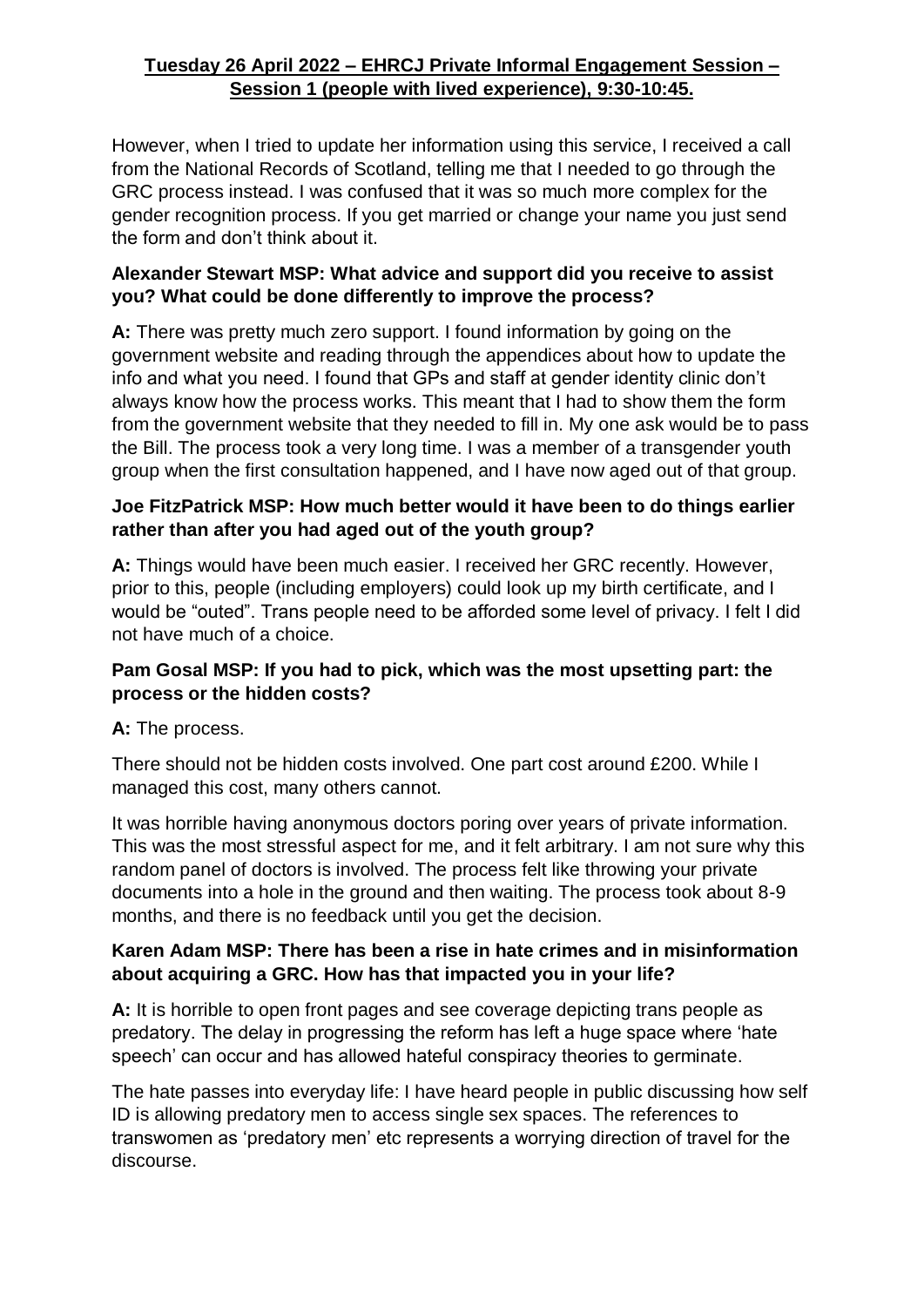#### **Witness B**

I have not applied for GRC. I looked into it, but I was put off by the process. There are a number of issues with the process, including costs and evidence requirements. The decision panel is sometimes made up of lawyers, not just doctors. I want to avoid having to out myself.

I do not think I should have to give details of my genitalia to a panel of lawyers.

I believe the process is backwards. Ireland, Malta, Argentina already have selfdeclaration systems.

The current system also has terminology issues, including the use of the outdated term 'transsexual'. There is no functional process for appeals in the system, as the only option is to go to the High Court and claim that the panel acted unlawfully. In its current form, the system is unnecessarily traumatising for trans people. The suggestions made for the reform are a positive step forward.

## **Joe FitzPatrick MSP: Will you apply for a GRC under the new system?**

**B:** Possibly. Under the current system, the process takes years. In reality, you are not talking about 2 years - it can be 5 or 6 years before you have had an appointment with the Gender Identity Clinic and have collected the required amount of evidence. It is a bureaucratic nightmare. Most GPs don't have relevant knowledge, such as understanding what a Gender Identity Clinic is. There is a need to fix the current healthcare system which contributes to why so few trans people have a GRC.

#### **Maggie Chapman MSP: In terms of self ID and proposals, are there things that you think are problematic/unnecessary? What more do we need to change now or in future?**

**B:** Need to include nonbinary people and allow for nonbinary identification. Their existence has been recorded for over 5000 years. After that would be changing the requirement to live in your gender identity for 3 months and then waiting the 3 months processing time. Trans people don't need this additional reflection time, and the same requirements do not exist for other bureaucratic processes such as marriage (despite divorce rates being much higher than detransition rates).

Regret measures are not supported by evidence. Rates of 'regret' among trans people are lower than among those who have undergone knee surgery.

[**A** in the chat function]: "don't want to interrupt **B**'s excellent contribution, but other countries let you void your own application if you later regret it - seems less insulting than a 'reflection period'"

#### **Maggie Chapman MSP: If including nonbinary people would delay the Bill, what are your views on that?**

**B:** The Bill has been delayed several times already and should not be delayed further, but nonbinary people must be included afterwards.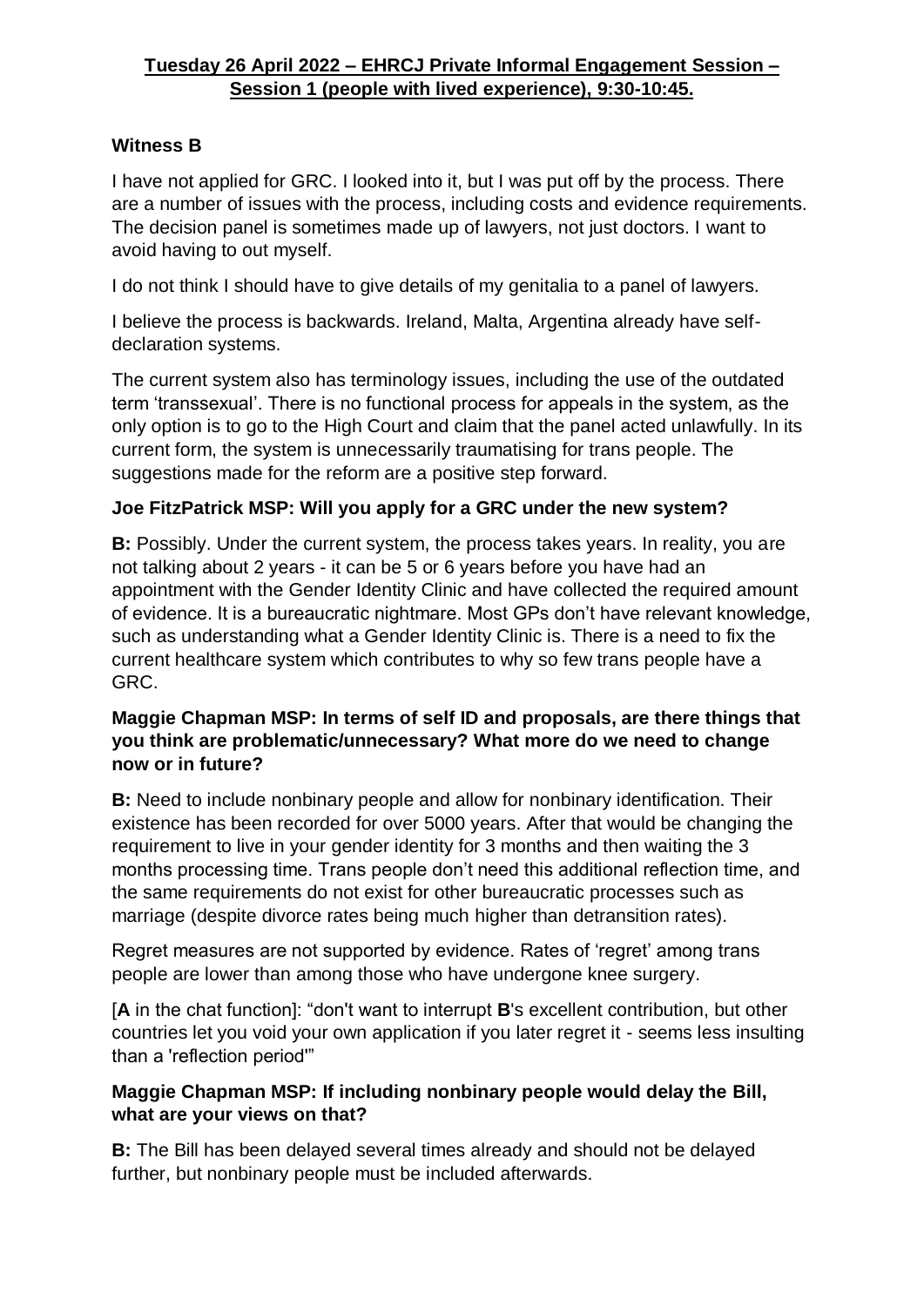#### **Alexander Stewart MSP: Do you see there being negative impacts from the Bill?**

**B:** Aside from the failure to include nonbinary people, I believe the Bill represents a positive step. There are a number of people who are worried about how this will affect sports and single sex spaces, but the Bill has nothing to do with this. The discourse has become misinformed. Hate crimes against trans people are getting worse. Trans people make up less than 1% of the population. It needs changing and it impacts only us.

From a legal perspective trans people have a right to privacy, and people cannot out them. Within the law, they have the right to declare themselves as they see fit. Human rights trump people's emotional reaction to something that doesn't affect them. The only negative consequence would be the public reaction of this government not acting, seeing as all except the Conservatives had pledged to reform in their manifestos.

## **Karen Adam MSP: How does the process of having a panel validate you affect you?**

**B:** The panel is unnecessary. To get a GRC, a person must make a legal declaration, so if they are applying for a GRC for a nefarious reason they will face consequences. Therefore, the panel's purpose is unnecessary bureaucracy.

All the panel does is read over my history and add 2 years more bureaucracy. I don't understand what qualifications they have. I can validate my own identity.

#### **Pam Duncan-Glancy MSP: What would be most useful for the registrar to provide to applicants?**

**B:** General legal advice and follow up would be helpful. If there was signposting to emotional support available that would be a bonus, but legal clerks should not be expected to give out counselling.

#### **Fulton MacGregor MSP: Any constructive advice what you would say to people who are opposed to the Bill?**

**B:** Research indicates that trans people make up 0.6% of the population, although UK statistics are lacking. I don't understand why I, simply by being a trans person, is so interesting. The degree of scandal surrounding something as simple as changing your details is part of a culture war.

#### **Witness C**

I am 70, and have been transitioned for a short time though I have always been trans. The GRC process makes me wonder if I want to go there and if it will benefit me. I might want to get married again and would have issues doing so without a GRC. It needs to be a process of self-declaration.

It is disturbing that the debates around GRR are actually about the Equality Act. The GRC is such a minor thing and is just bureaucratic. Trans people can change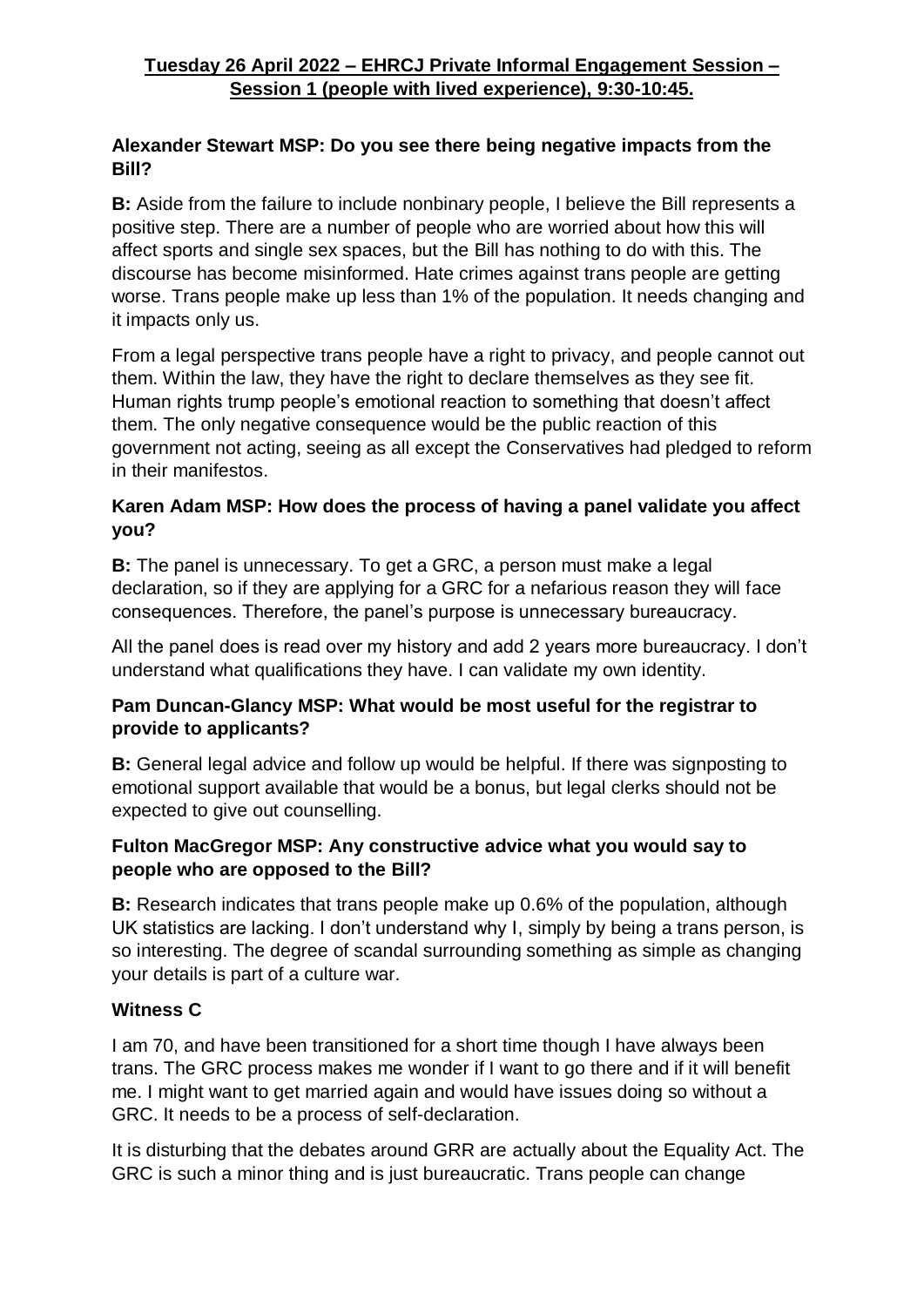everything else with self ID, and the idea that trans people are going to self ID to attack women is misinformation. Men do attack women but what does this has to do with trans people?

I am visible and I have changed all my documents. I have never had an issue with the public. They either don't care, or they support us. Apart from this very small but very vocal group who have made it a big issue. Trans women use women's toilets, and many have never had an issue. It can be dangerous for trans women to have to use men's toilets. It is upsetting.

Trans people know what healthcare they need (e.g., prostate exams, breast screening). It's very disheartening seeing hate groups attacking online all the time. I do not see this in public everyday life. I am unsure whether I would apply for a GRC.

#### **Karen Adam MSP: How do you feel the GRR will be for younger people, with regards to the age being lowered?**

**C:** It would be great for younger folk. It is really important that the age is lowered – people can do lots of things at 16 and make many important decisions at young ages. 16-year-olds are mature enough. The debate on that has been weaponised. I remember Section 28, and recall hearing the same arguments being put across then.

#### **Pam Gosal MSP: Do you really feel a 16-year-old is responsible enough to make such a big decision?**

**C:** They can with proper support and advice. The main thing is taking the nasty debate out of it. It's not true that young people don't know their own minds.

I would prefer to see the age lowered. Young people experience difficulties because they don't have agency and because of the atmosphere created.

Identity is not a phase: I knew about my gender identity. I fought it in the 50s and 60s. But I knew. You could as easily ask how can someone decide that they are cis? Identity is felt and known within oneself.

[**B** in chat function]: "The average 16-year-old is not applying for this. The reality again is that if they are not able to get a diagnosis until they are over 18, they will have to still wait years for this service. This means they do not have the same legal rights as their cis peers and can create barriers for trans adults entering the workplace. In reality waiting years for bureaucracy. This will only apply to a tiny % of people. Instead of the panel you can have a Clerk that can then give proper legal advice to participants"

[**A** in chat function]: "excellent contribution from **C**. I just wanted to flag up that 16 year-olds can vote in Scotland, leave school, start work, etc. I definitely agree that the vast majority of trans people of any age applying for gender recognition will be certain of their identity"

[**D** in chat function]: "I would strongly advocate all the points **B** made. On the age thing, you can vote, join the forces etc. Ended transition approx. 10 years ago and received my GRC a couple years after that. A lengthy awkward process that was not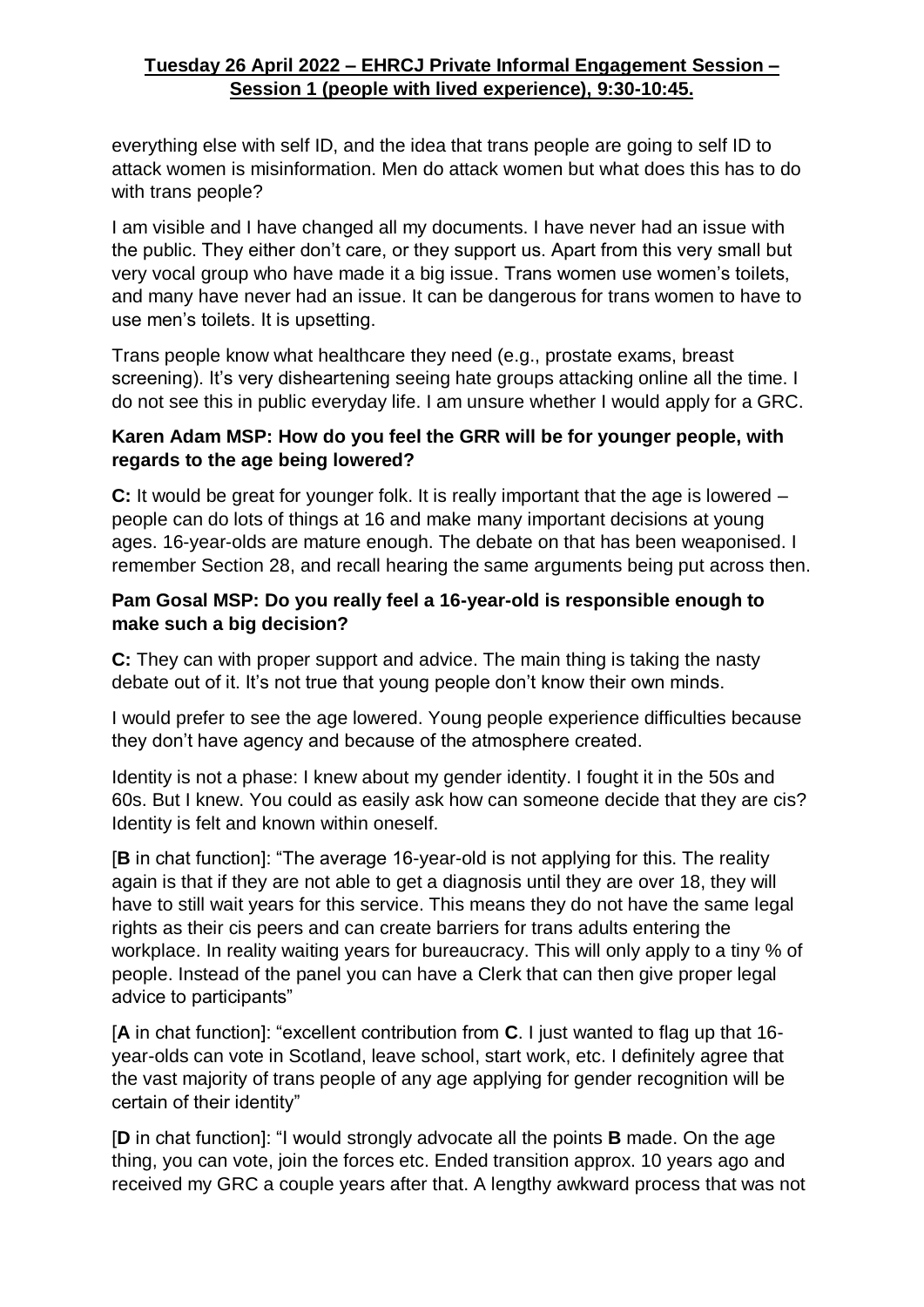at all enjoyable. I winged it because there was no proper support to ensure you got it right first time."

#### **Pam Duncan-Glancy MSP: Can you say a bit more about single sex spaces/changing rooms/toilets and what your experience is like to date. What you do now and what would change with this Bill?**

**C:** You don't need a GRC to get into a toilet and no one has ever asked me. My experience is that I use the toilet and have never had any issue. GRC is being used as a magnet around all these issues.

In women's refuges etc there are measures in place to deal with these situations. Assessments are made on the basis of the person, not on whether or not they are trans. It is a non-issue. Most trans people are very aware and considerate of single sex spaces. For example, I would not use a communal changing room.

#### **Witness D**

I would like to say that at 16 you can join the army, have sex, become a parent, vote - but you can't decide on your gender identity. You could die and kill for your country but can't identify yourself in a legal sense.

I transitioned about 10 years ago and got my GRC a couple of years after that. I do recall it being a lengthy and awkward process. I didn't know what I was doing and there wasn't support available. It was expensive.

I figured out 20 years ago I was trans. I remember section 28. My dad was a minister and got horrible things sent to him by the Christian Institute. Due to a lack of visibility back then, I thought I was gay rather trans at the time. It was friends online who helped me realise my gender identity and come to terms with who I was. I remember saying the word trans out loud and the realisation and relief was almost instant. I thought that I could never come out as the world was so hostile. It took me another 10 years to come out and I regret that. Coming out was like having a millstone taken from round my neck. I can be myself now I am no longer hiding. I wish I had done it sooner. People don't tend to regret receiving a GRC, it's just the bureaucracy around it.

I am a work in quite a macho environment, and I am not out at work. I don't want to be the butt of the joke. It bothers me that I am still hiding. I have been there for 10 years.

If there was a centralised service that would be good. With a digital service we could make it easier to do than it is currently.

There is a campaign of disinformation not misinformation. There is a movement who call themselves gender critical – I followed them in the US 15 years ago and they have made a move to the UK. I believe they want to splinter the LGBT community. The movement has grown and accessed funding and has become outwardly legitimate organisations. They are actively recruiting people to their ideology and are supported by social media and effective campaigning. The overarching issue is that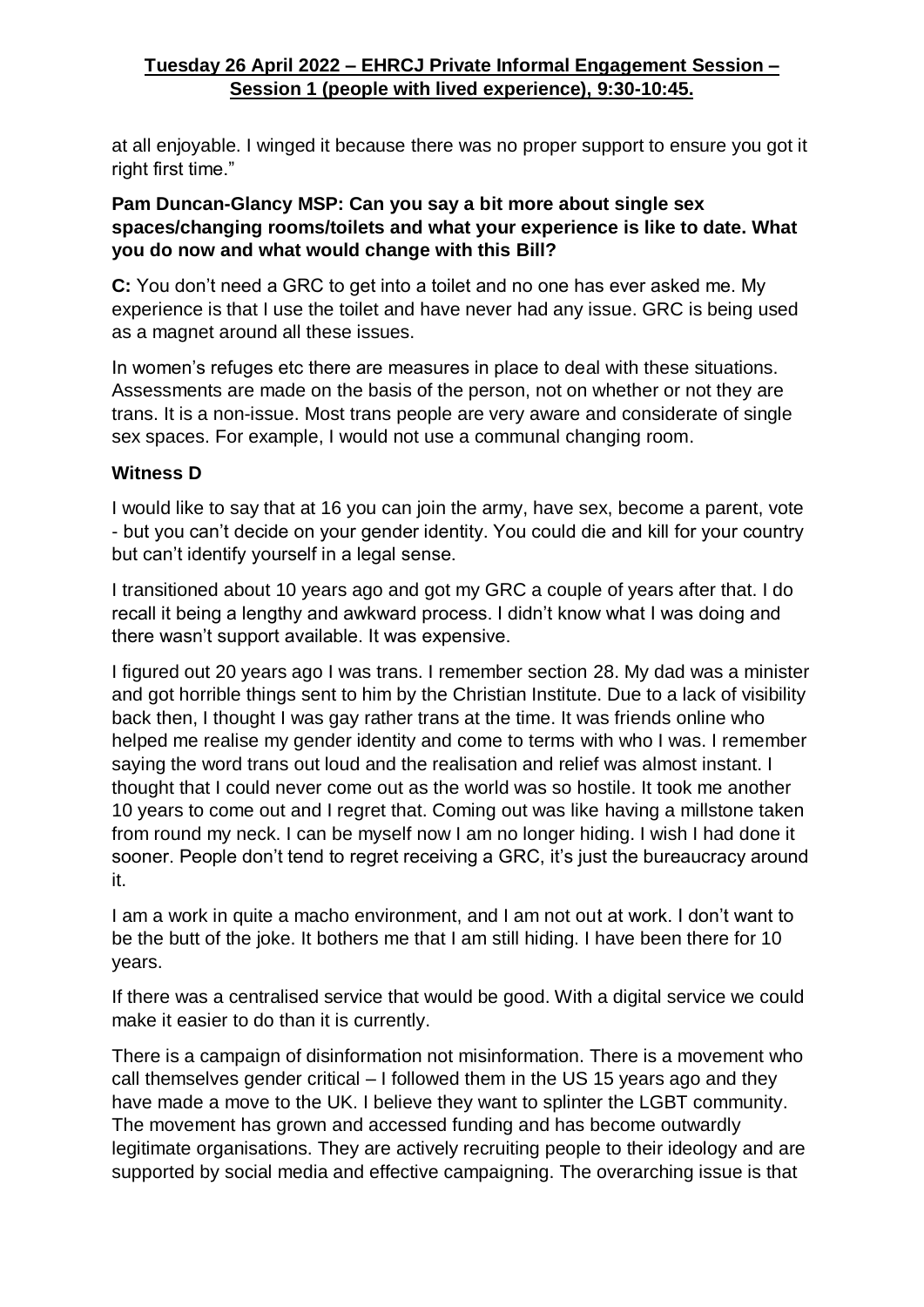there are legal challenges being brought under the guise of curtailing the rights of trans people (such as removing their medical competency). This is a slippery slope which could begin to affect other groups in society.

[**A** in chat function]: I forgot to bring this up during the session, and realise we're nearing time up, but I was concerned by Section 8C (?) of the Bill - mostly fine with the rest, but this seems to give license to 'interested parties' to legally harass trans people and challenge their GRCs. Almost like a spousal veto by the back door. Seems overly broad, and don't see why it's necessary when it's already illegal to make a false statutory declaration.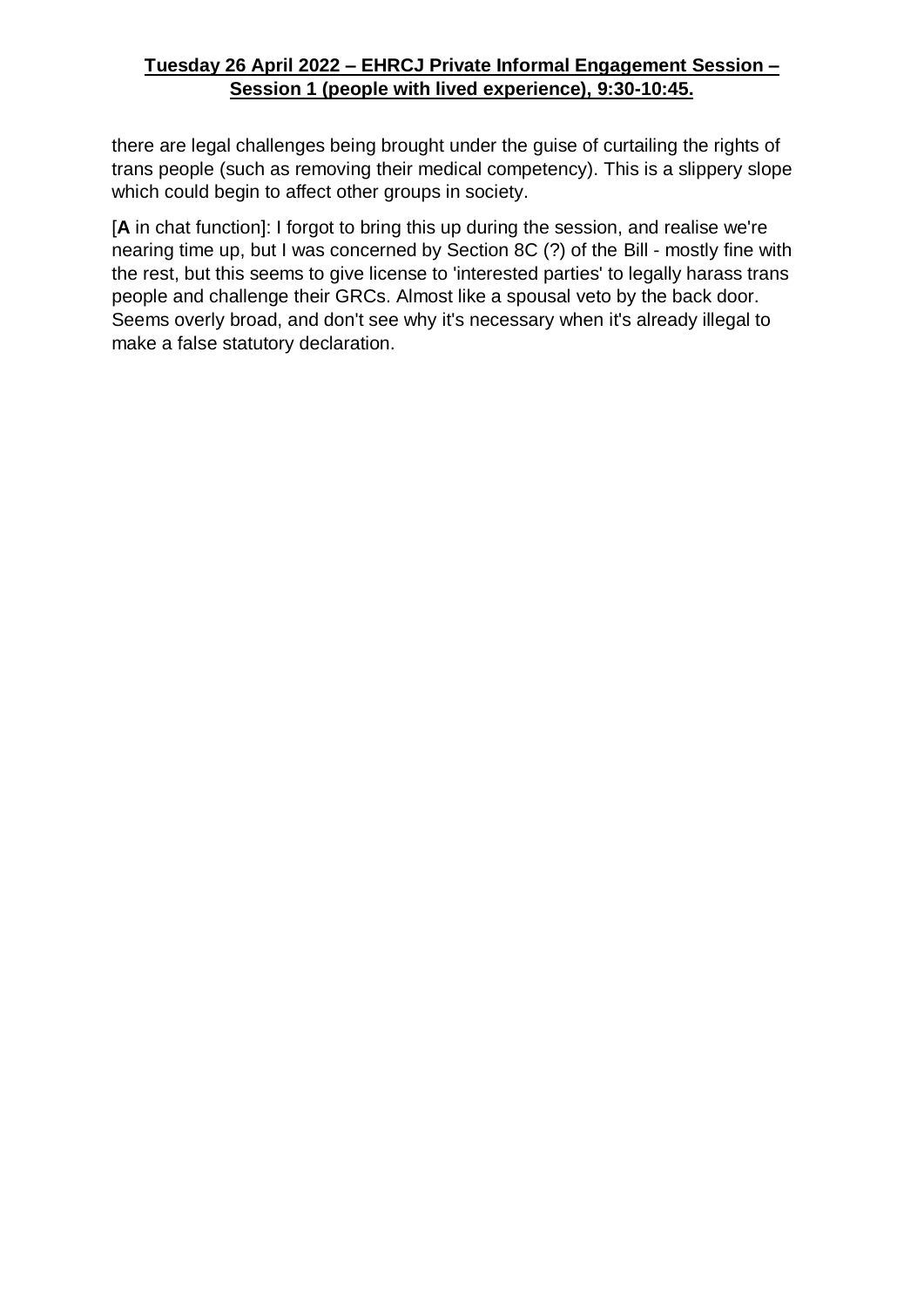## **Witness E**

I have experienced humiliation and shame about who I am since childhood. I have known who I am since I was a child. I knew I should have been born a girl, and this made school very difficult. I went to the GP at 15-years-old and was told that if I ever brought the issue to him again, he would have me committed, and threatened me with conversion therapy and institutionalisation. I struggled with addiction and mental illness for a long time after this, and my dysphoria became increasingly difficult to deal with. After countless GP appointments and prescribed many anti-depressants, I eventually told a new GP, and got help for gender dysphoria. My problems began to disappear as soon as treatment began.

I met my partner when transitioning and we set up home in the 1990s. All the bills were in my name, but when we moved to Scotland everything went into my partner's name and that was a problem for the Gender Recognition Panel. I tried several times to apply but each time didn't have what was needed. I couldn't afford it the first time. The second time I didn't have the proof. Then my partner had a stroke. We wanted to marry. We were together for 20 years but couldn't do it because I didn't have a GRC. He died in 2013 and I lost everything because we weren't married. I had no legal right to everything that we had built up together, including his pension. I could have been put out of the house. So, I looked into GRC again, and found out that all my doctors would not qualify anymore as they were all retired or dead. I looked into what was required now but the panel require you to have one of their approved doctors. So, I would have to go back to a gender identity clinic to get another diagnosis.

#### **Maggie Chapman MSP: What do you think about the context of the proposed changes to the process/the wider misinformation and being a trans person in Scotland just now?**

**E**: It is like being given a life sentence without committing a crime. We feel constantly under attack. Things are really difficult for trans people. I think the reforms are badly needed. The process is over complicated, especially if you fall outside the remit. My history goes back so far that I fall through the cracks. It is a grossly invasive and very tiring having people think they have the right to ask about your personal and medical information. I wish it could be put to bed.

## **Pam Duncan-Glancy MSP: What about the proposals do you think would have changed your experience?**

**E**: My partner and I would have been able to have married and I could have taken his surname. It would have allowed me just to be ordinary, which is all we ever wanted. And we would have liked to have been able to start a family.

#### **Karen Adam MSP: How do you feel about the lower age of 16 for gaining a GRC?**

**E**: For me the problems arose from the age of 5 when I started school. By the age of 8 I knew who I was. By 15 I had gone to the GP. I feel 16 is a fine age. I knew who I was. I knew my situation at the age of 8 and that didn't change. Had the GP helped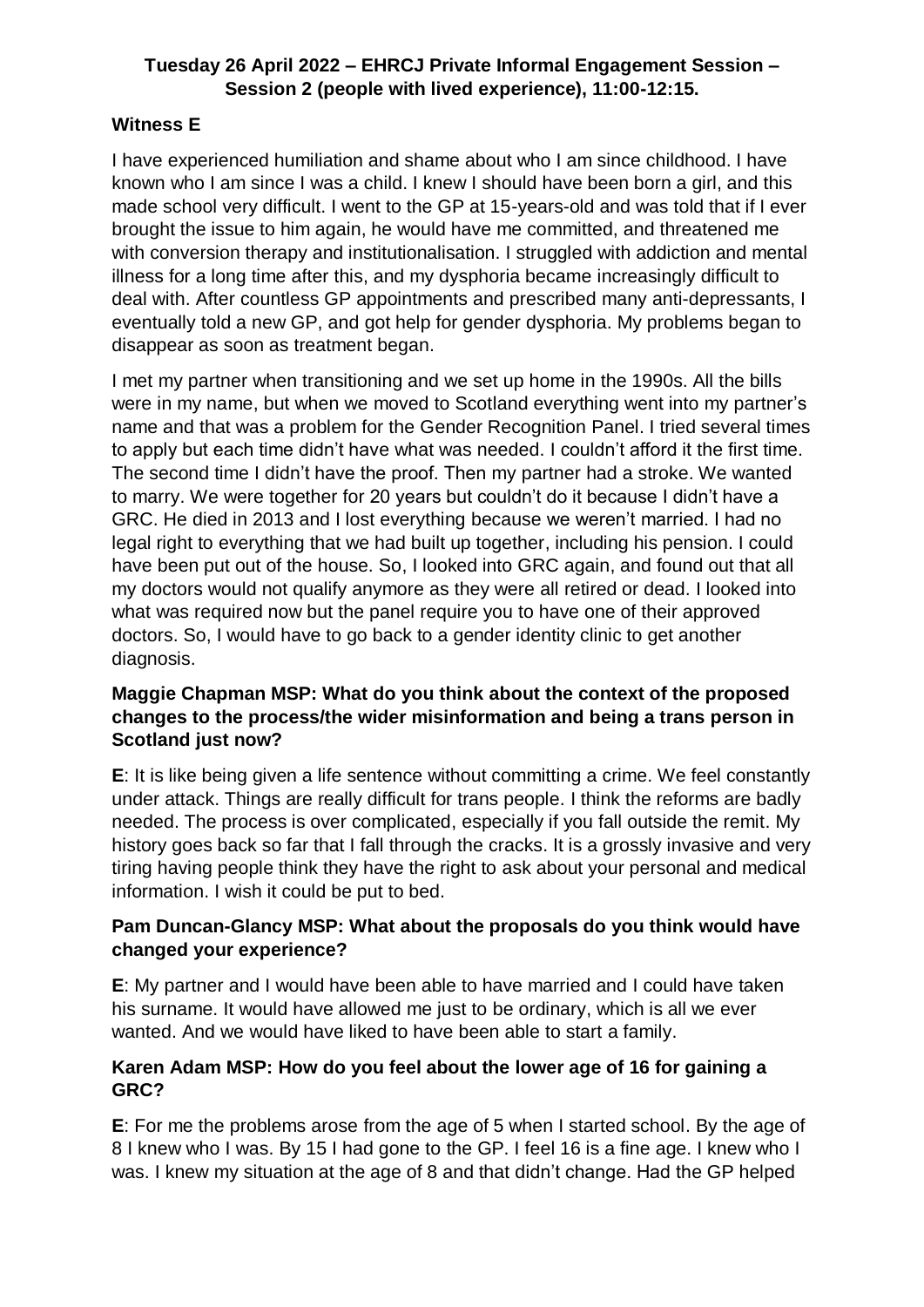me at 15 instead of scaring me, my life would have been so much different. You can't penalise a whole community for one or two who go wrong. It would have helped me if I had been able to transition at 15 or even 18. If someone is trans or nonbinary, they know who they are.

### **Alexander Stewart MSP: Do you anticipate there being any negative impacts from the Bill?**

**E**: You should be able to apply for a GRC as soon as you swear the oath to the Registrar General. That is binding, and it should be the point at which you can get a GRC then. Trans people have already had to wait a long time. Their struggles start long before they begin the process of making these legal changes.

## **Witness F**

I have my GRC. I started transitioning in 2003 when I turned 18. I was fortunate my family were supportive, and we went the private route. By 2004 I was on hormones and by 2005 I had had my first surgery. It went quickly. The doctor I was with is now retired. When interviewing for jobs, I had to show my birth certificate as I don't have a driver's license and they always ask for two forms of ID. I had my passport in my current name and my birth certificate with my name change deed. This meant that I had to immediately disclose to potential employers that I am trans at the interview. When the GRC came in it was an amazing step forward, but it was an intimidating and huge process. I met my wife and I was under the impression that I needed a GRC to get married rather than getting a civil partnership. We were engaged for 7 years waiting on the process. I was rejected initially as there was a 2-year gap in my 10-15 years of evidence. I had to reapply, and I got my GRC just before lockdown.

#### **Pam Duncan-Glancy MSP: Could you tell us about the importance of having a birth certificate that recognises who you are?**

**F**: It is very important. Job interviews were the big one for me. You shouldn't have to make yourself so vulnerable from the outset of an interview. You don't know the person interviewing you, or their views on trans people. They may not be openly transphobic but their opinion of you might be influenced if they, for example, think you are going to need time off for medical appointments. It is invasive, as you are having to share a very private part of your life. You feel vulnerable and it is scary – you don't know how they will react. But it is also embarrassing as it is a personal and intimate part of your life and the birth certificate has a different name and sex marker. Having the GRC and not having to show my birth certificate is a huge relief for things like interviews and applying for education. It has taken 90% of the anxiety out of it.

#### **Maggie Chapman MSP: What is your experience of living as a trans person today?**

**F**: It's a scary world for trans people at the moment. My family were initially supportive, but we moved my mum to live nearer to us recently and realised that she is now a TERF (Trans Exclusionary Radical Feminist). It's a sign of things going on in the rest of the world. She talks about how trans women are predatory, and are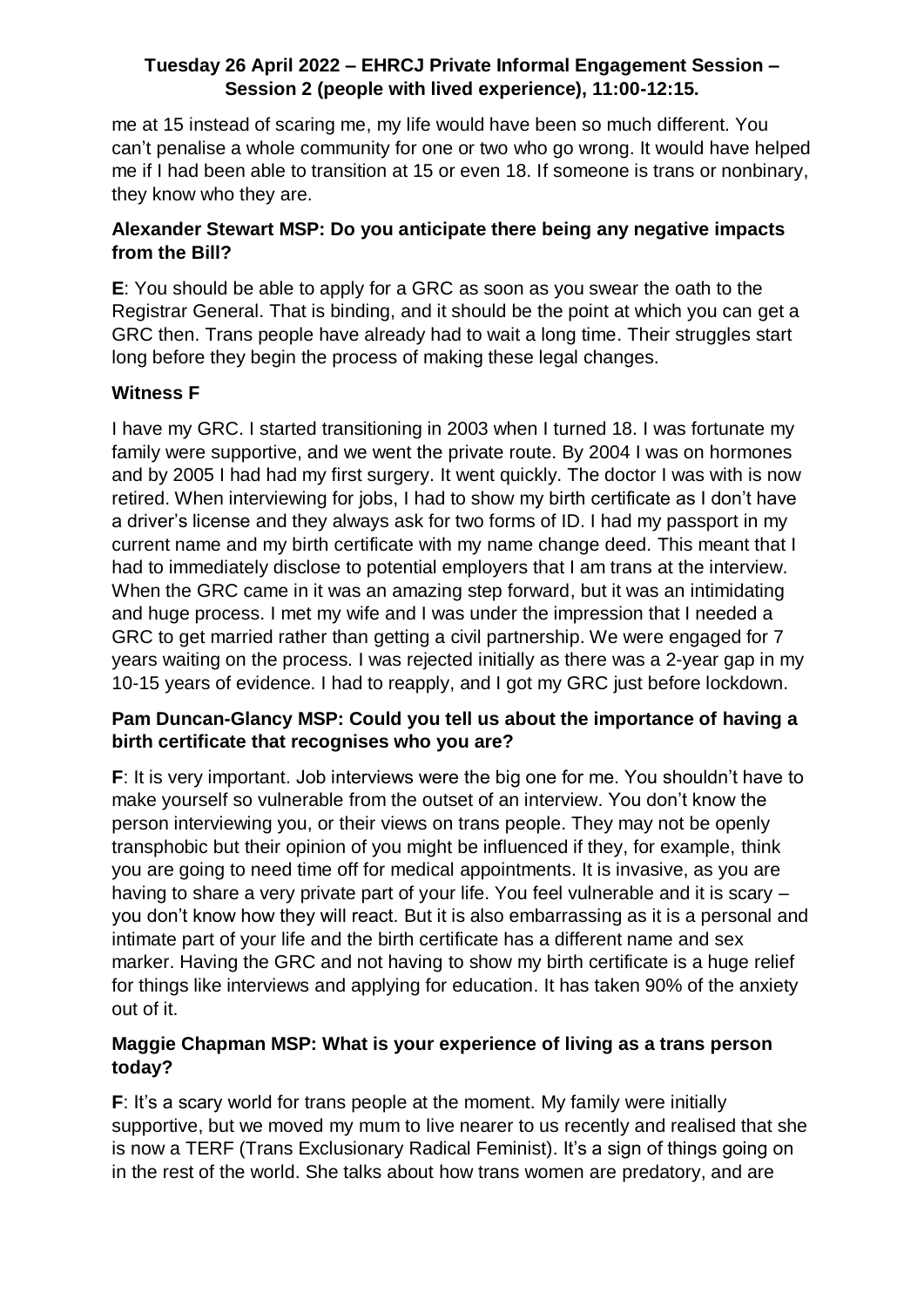going to go into toilets and commit sexual assaults. I remember the repeal of section 28 and this is what it feels like. Like we are demonised by society and are portrayed as threats. And people with loud voices on social media and in mainstream media are saying that we want this to sexually assault people when that is illegal anyway. There is so much very loud hate and demonisation. We are people. If someone wants to sexually assault people, they are going to do it. They are not going to bother getting a certificate first. They would just be doing something illegal but with a certificate. Getting a GRC should be akin to changing your name. But because we're trans our word is not good enough.

## **Witness G**

I am new in my transition – I started 3 years ago. I am in the process of seeing the gender clinic. In the past 2 and a half years I have not seen any of the doctors who are approved to make the decision about granting a GRC. They would have to speak about me without ever meeting me. One of the reasons why I haven't applied is because it's so convoluted. I don't need a GRC as I am not planning to get married. It is something I would like to do at some point, but it is not a priority as there are so many hoops to jump through.

I don't think there are more trans people, it's just that they are more open. I kept trying to escape the inevitable and waited until I was in my 30s. I think there are more examples of trans people who are now living their lives instead of hiding who they are.

### **Alexander Stewart MSP: Do you believe that amending the process will give you the rights you are seeking?**

**G**: Yes, I would definitely apply for it if it was a simpler process. It would give me more confidence. For example, I would feel uncomfortable going to a spa without a GRC. I still have fears around using public toilets, as I am always worried that someone will question me.

#### **Karen Adam MSP: What would you like to be done to help alleviate the rise in hate?**

**G**: Alleviating the hate will be difficult unless the media changes. It is toxic. A lot of people don't realise the effect that the media they consume has on others. When it doesn't affect them, they don't see it. They are saying that trans people will get a GRC to enable them to go into single sex spaces, but I don't need a GRC to do that. The GRC is not actually changing people's access to single sex spaces, it's just an admin process (basically births, deaths, and marriages). Nothing is changing. People commit crimes, but it is not a result of their identities. Do they want it to be stricter and for people to be inspected before they go into a toilet cubicle? I use women's spaces and did that before I changed my documentation.

## **Pam Duncan-Glancy MSP: What do you do now with toilets and what would you do differently after the reform? What are your thoughts about the age being lowered to 16?**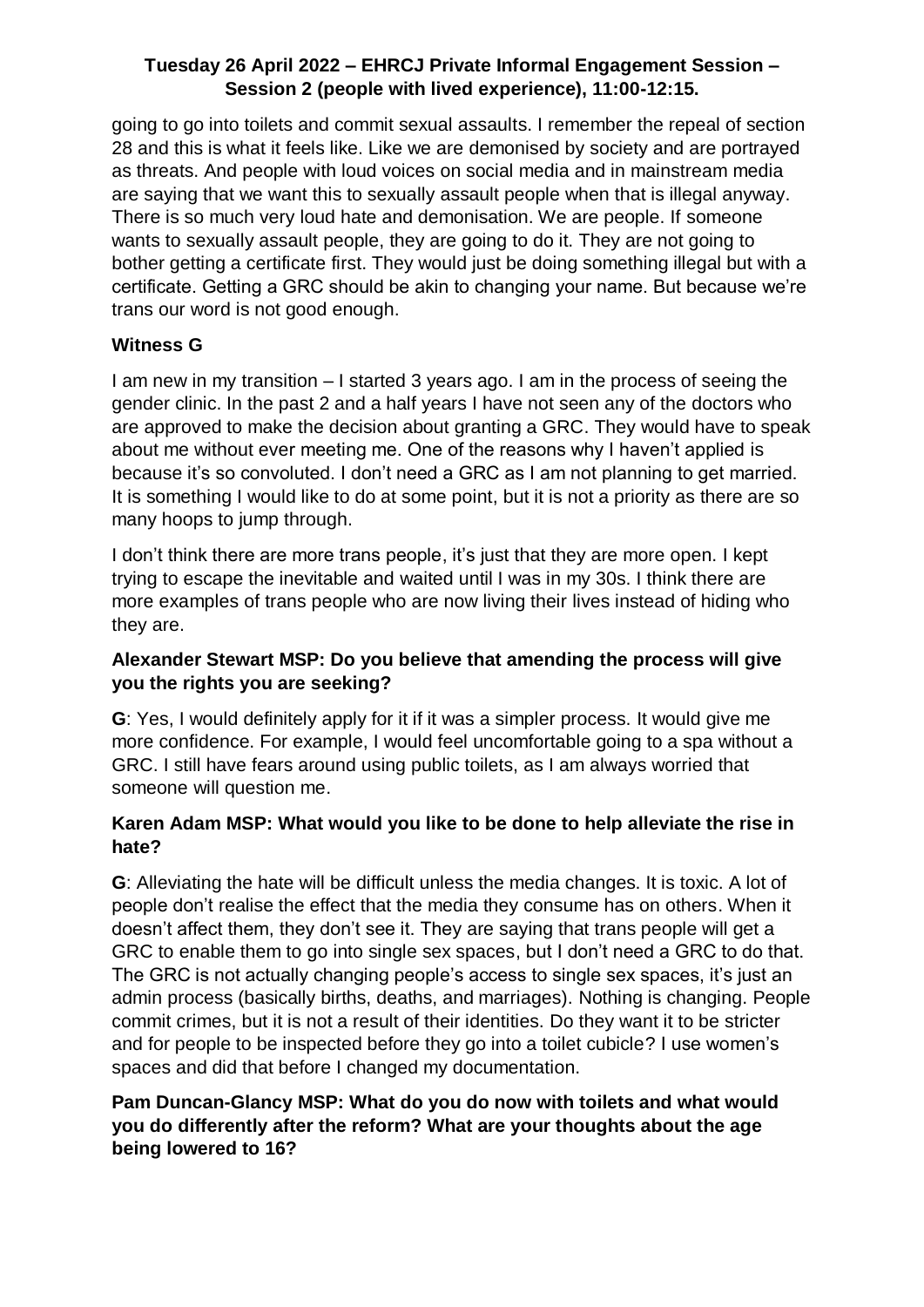**G**: The reform won't change my use of toilets. For changing the age, you can vote/get married at 16 and that is a huge responsibility. People know who they are at that age. They are telling you the truth about who they are. Who they were before was the lie, but the process makes you think it's the other way round.

### **Pam Gosal: Do you think the information around the Bill could have been better in its introduction? What about the religious aspects?**

**G**: Media comms could have been better. There's a need for education about what people can do. There are negative rile-up stories out there in certain newspapers, and few positive stories out there. I don't come from a religious background, so I don't feel I can comment on that aspect.

**F**: With regard to public spaces, transition and life are made a lot easier for trans people who can "pass". I don't experience people calling me out, because I don't look the way that people expect a trans person to look. You can't always know if someone is trans. If someone enters a toilet and you question them, you are basically saying that you don't think they look like a woman. That is a media thing. There are all types of women. You are saying the difference is knowing and not knowing but you are assuming based on looks. In Australia, there were cis women being called out for being trans because of the way they look. It's a media thing. You can't always tell. If you are uncomfortable that may be a cis woman.

**E**: Re people accessing toilets who for medical reasons cannot have surgery. It would make it difficult if they made it that only post-operative people who could access them. Religion should not impact on someone's practical need to use services, facilities, or the toilet.

#### **Witness H**

I am non-binary and have been out for 4 or 5 years. I have done a lot of work trying to raise the visibility of non-binary people. Growing up in the 80s and 90s under Section 28 was hard. There was lots of misinformation and misrepresentations of queer people in the media. I first came out as gay before I knew that trans people existed, at a time when the three big disasters were 'your house will burn down; you'll be in a plane crash; you'll be gay'.

When the first consultation came out, nonbinary people were included and there were comprehensive things to be enacted. Then the second consultation came out, and they decided not to include nonbinary people. This has set things back years and it feels like erasure. Non-binary people have existed throughout history. Most pre-Christian cultures recognised and validated non-binary people, and many do today - not recognising us puts Scotland behind. I wouldn't want this to hold back the Bill though, as the reform is so long overdue. I would like to see recognition that nonbinary people are currently excluded and a commitment that it will be addressed quickly. Ideally, I'd like to see a clause in the Bill that sets a timescale of a few years. I am constantly misgendered by people who are just trying to be polite but don't know we exist, and it's exhausting. I can't get a GRC because I am non-binary. At some point I would like to get married. My partner is trans and he doesn't have a GRC either because the current system is too long, expensive, and invasive. Toilets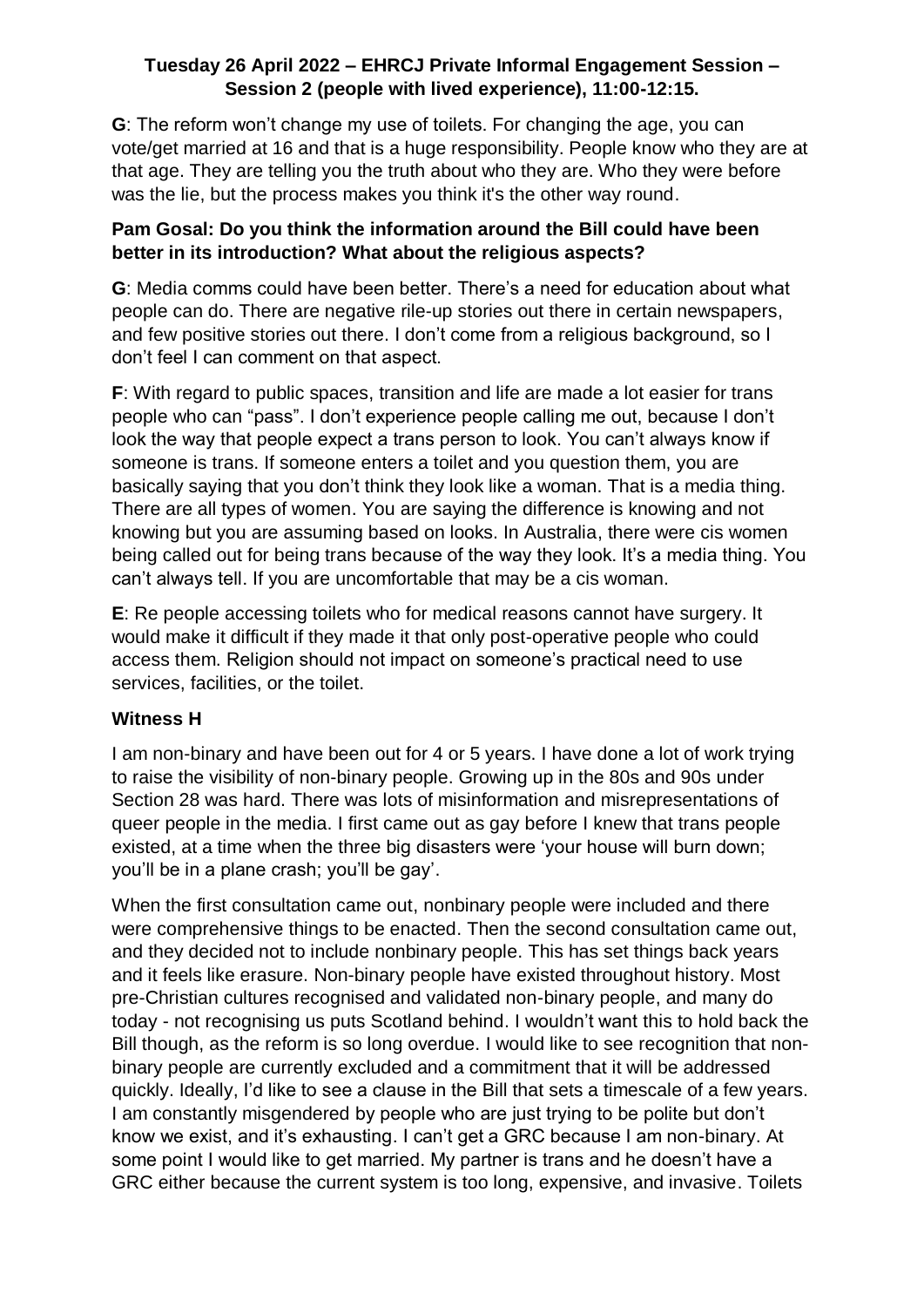are difficult for nonbinary people. I will often use the men's toilet as that is where people expect to see me. But this can be a very scary and difficult experience, especially depending on how I am presenting at that time. I would like to see nonbinary recognised and then look to see it included quickly.

### **Joe FitzPatrick MSP: Should we go ahead with the legislation as it is, and then very quickly look to including nonbinary people?**

**H**: Yes. If it could be amended now, that would be ideal, but not if it is going to delay the process by another year or more. That's not fair on trans men and women. It's not fair on non-binary people either to exclude us, but it's not fair for trans men and women to be held back on something that could have been fixed years ago.

# **Fulton MacGregor MSP: What difference will the Bill make to you?**

**H:** The Bill won't make much difference to me in its current state, as nonbinary people aren't included. But for binary trans people there are points in their life where it will make a huge difference. We need to do it to make society fair and inclusive. Media reactions will be difficult, but changes need to happen for equality's sake. The sooner the process is over, the sooner the media will get bored and move on. So, we need to get through this.

#### **Karen Adam MSP: What do you feel would be the next steps for non-binary people we could look at as a Committee?**

**H**: The nonbinary working group have provided a comprehensive set of recommendations. A lot of it is to do with healthcare and education. Recognition that we exist in society is one of the biggest things, and education, so that people understand us and know we are not a threat. Many cultures gave nonbinary people a position of privilege historically, as we are able to see things from both sides.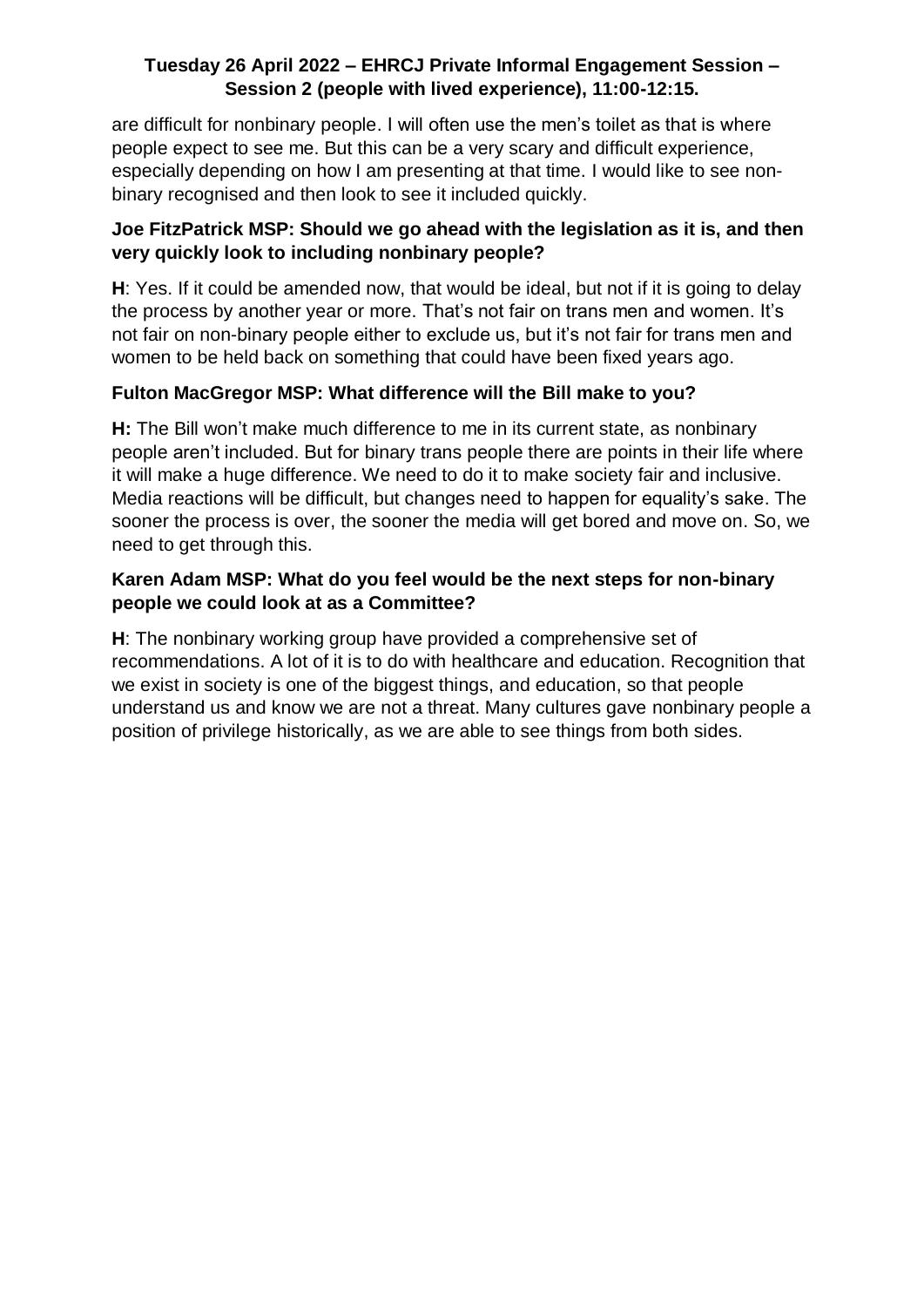### **Witness I**

I came out as trans in 2018. I have not applied for GRC because the current process is intrusive, bureaucratic, and over-medicalised. I hope that the GRA can solve some of these issues.

Currently, a diagnosis of gender dysphoria is needed to qualify for a GRC, but this does not match up with the experience of every trans person.

There are wider issues surrounding trans healthcare, such as long waiting lists. I have been on a waiting list for a Gender Identity Clinic since 2018, and I don't expect to get an appointment this year. It is difficult to even get the diagnosis of gender dysphoria in the first place. The whole process can take much longer than the currently required two years of lived experience.

With regards to the Panel, it is strange to have to prove your gender (an innate part of you) to a panel. The process is invasive and difficult. It is disproportionate.

I do want a GRC, but I haven't gone through the process yet because it is so difficult and has so many problems.

#### **Witness J**

I absolutely agree with everything **Witness I** just said. I am a 67-year-old trans man, and I have decided not to pursue getting a GRC.

When I was 19, I spoke to a psychiatrist about my belief that I 'should have been a man'. He told me that this was 'part of my mental illness' and prescribed electro convulsive therapy (ECT). I was subjected to what was basically conversion therapy under the NHS. This has had a significant and long-lasting toll on my mental health. I endured decades of deep pain.

I repressed my true nature for four decades and severely struggled with mental health as a result. I was very wary of opening up to psychiatrists again about my gender. Then when I did come out after turning 60, I was met with extensive waiting lists. I took out a loan and sold my car to fund my transition privately. The NHS made such a mess of my top-surgery/hormone referrals that my mental health struggles worsened, and I saw a return of suicidal thoughts. It was a horrible, humiliating, and disempowering process.

Now I am living as a man, and all my documents have been changed (except birth certificate). I am more content than I ever have been, and do not believe that I would attempt to follow through with suicidal thoughts these days. I am not prepared to put myself anywhere near the cliff edge by applying for a GRC, however, as I am afraid that it will reawaken suicidal thoughts.

#### **Witness K**

I am a 57-year-old trans woman. I went through the process of being diagnosed with gender dysphoria about 5 years ago. I waited 'only' 18 months for appointment (a relatively short time compared to the length of time others are made to wait). I was diagnosed with gender dysphoria, and I was put on hormones.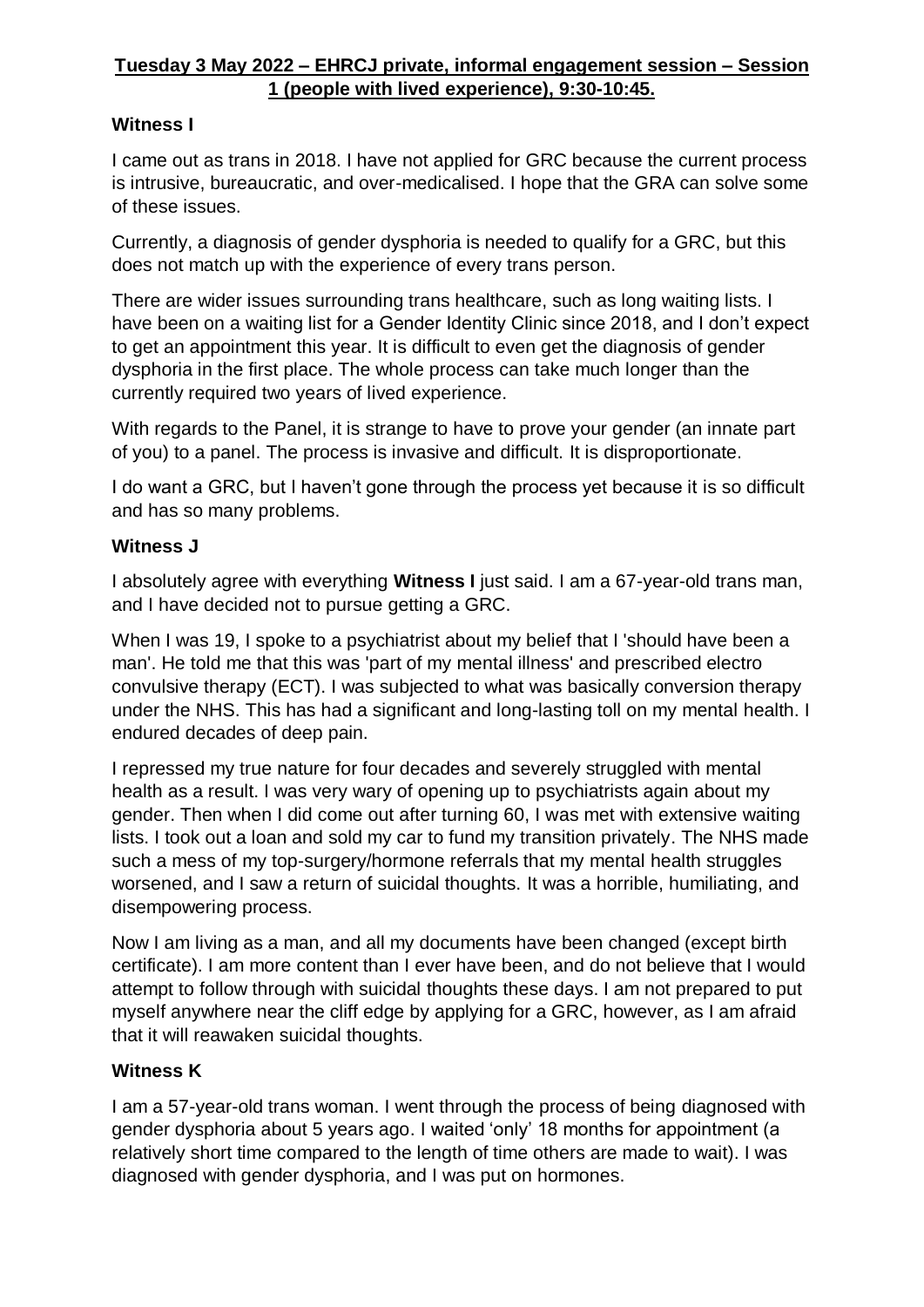Getting a GRC is a massive faff, and I can't contemplate going through the process. Not having a GRC does not stop me from carrying out my day-to-day activities (job, sports, etc.). I might want to get one eventually, but it is not worth the hassle at the minute.

I grew up in the 70s, and it was a very different time, people didn't know what being trans was. But I knew that something about me was different. I was later able to understand that I am trans, and I am now able to live the life that I was always meant to live.

I do not want to undo my previous life, I have family and children, but I had to move on and to do what is best for me.

#### **Witness L**

I have lived as a man for about a decade, and I don't have a GRC. I know what my gender is. To get a GRC I would have to apply to a panel to have them to tell me what my gender is. This is infantilising. The Scottish Government is telling me that I don't have the capacity to make decisions for myself, and this has had a big impact on me.

Having a GRC can be very important, for example when living abroad, where a birth certificate is required for employment, documentation etc. There is a huge level of uncertainty, and I don't feel confident about this. Also, whenever I am required to undergo a background check for employment, I am forced to out myself.

The amount of admin currently required is ridiculous. Trans people spend so much time being told that they cannot live as the gender that they are - I don't want to spend any more time doing this.

I do want a GRC. Future generations of my family may look back and find records of me as a woman (birth certificate, death certificate). This would be an inaccurate record of who I am, as I am a man.

#### **Pam Duncan-Glancy MSP: Why is it important to you to have a GRC, and do the current proposals make it something you're more likely to apply for?**

**Witness I**: Having a GRC is important for marriage certificates, death certificates, and for some people it's the final step in their transition: it can be quite cathartic for some people to have this final documentation. Getting a GRC is not the most important thing for me as a trans person. The GRC and GRR have become proxy debates for wider discourses about trans people in society. People who disagree with trans people's right to exist in society will use the GRC, or how trans people are 'legally recorded' as a weapon against trans people. Getting the Bill through parliament is important to end the proxy debate, as this debate is resulting in misleading conversations that aren't about what we are actually trying to discuss. Discussions around the Bill are increasing transphobia. A GRC is important for some trans people, and less so for others. However, the symbolism of the Bill is really important.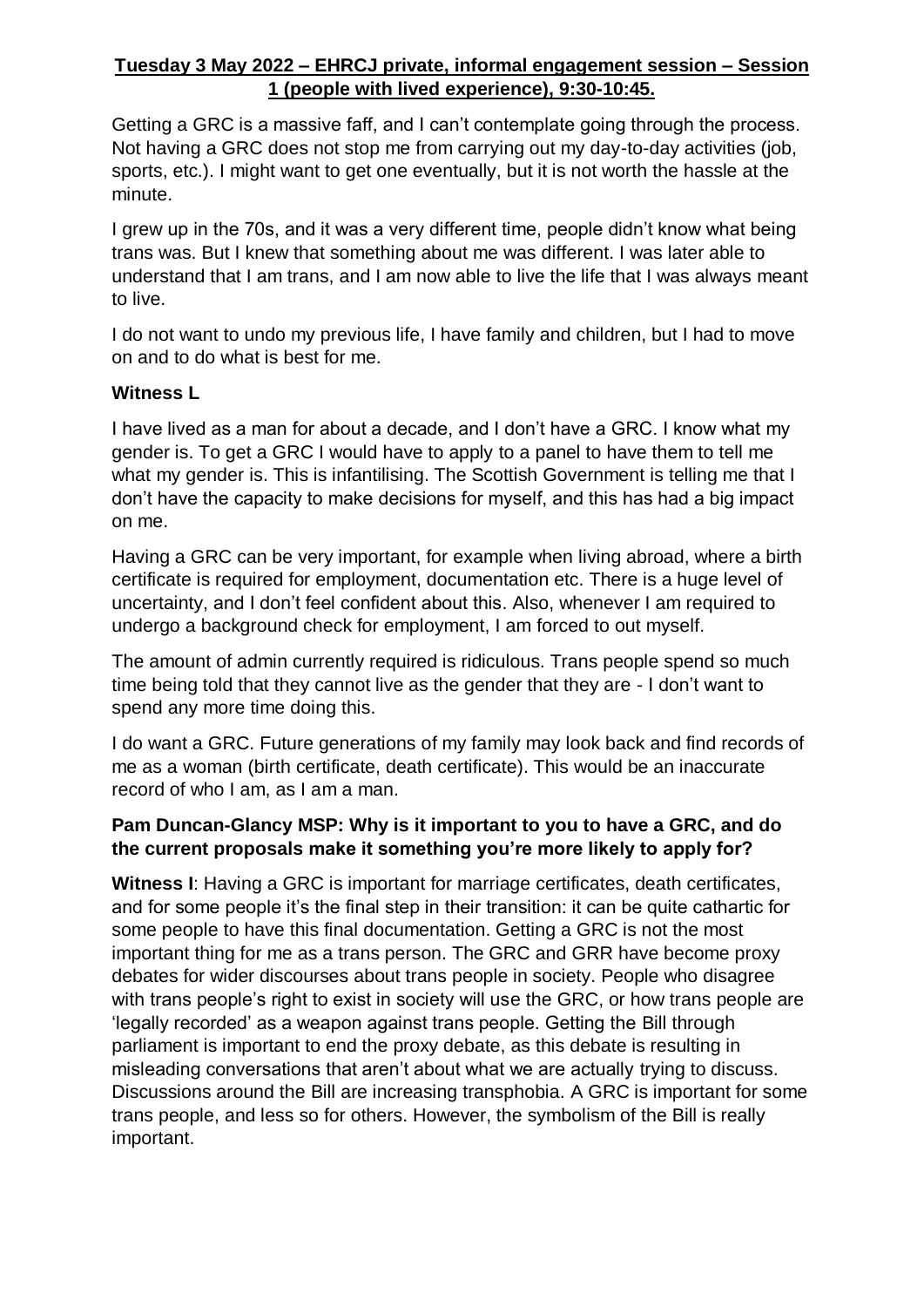#### **Maggie Chapman MSP: Why are self-identification mechanisms so important, rather than medical or other forms of proof/diagnosis?**

**Witness J**: Having a panel make the decision for you is ridiculous. How much time do these experts spend with you to reach such a massive decision? Psychiatrists ask formulaic and gatekeeping questions. They want to hear that trans people want hormones and surgery. You have to act the part in order to get access. It is absurd and Kafkaesque. Who can tell you what your deepest self is apart from yourself?

**Witness L**: I received a diagnosis of gender dysphoria a few years ago. I was asked strange questions by psychiatrists, about what toys I played with as a child and about my sex life – these things are not determinants of a person's gender. The people who know me see that I am happy and self-assured, it makes sense to them. For the situation to be that people look at my paperwork declaring myself to be a man, to then confirm that he is a man seems an unnecessarily long process. In all other aspects I'm judged to be responsible enough to deal with things myself.

**Witness I**: There is a reliance on gender stereotypes, for instance, trans women get told to wear a dress or skirt to their first appointment at the GIC. What does this say to society more widely? It's absurd. When people get married, they aren't asked to prove that they are in love to a panel of experts, so why do we do it to trans people?

#### **Pam Gosal MSP: Should the minimum age for applicants be reduced from 18 to 16? Are 16 year olds responsible enough to take these decisions?**

**Witness K**: When I was 16, I didn't know anything about this. The world was a different place. If I was 16 now, I would say yes, let's go ahead, let's do it, because I knew who I was. Yes, 16 is fine – you know who you are at 16.

**Witness J**: At that age I didn't have a word for how I felt, it's hard to know something for which there is no concept available. I couldn't have told anyone I was trans, but I did know that I felt different, and like I was in drag when I wore girls' clothes. Had I had the words and the proper support I would have gone ahead at 16. The current culture with all the information and support available does enable 16-year-olds to make these judgements.

**Witness I**: I agree. I came out at 18 because I wasn't in a comfortable environment at 16, but I knew what my gender was when I was 16 and regret not coming out earlier. Having a GRC doesn't allow 16 year olds to operate heavy machinery or drink alcohol. What is the worst that could happen if a 16 year old gets a bit of paper that changes their gender on their birth certificate? It just confirms who we are. The impacts would be minimal, but the Bill would mean the world to young trans people. Young trans people have lots to offer in terms of their perspectives, and they know what their gender is.

**Witness L**: I have worked with young trans people (aged between 13 and 18), and a lot of them knew exactly what their gender was as children and did not waver as teens. But, because of transphobic commentary, they didn't feel able to be open about it. Practically, having a GRC will allow 16 year olds to have confidence in who they are, rather than being yet another thing they have to wait to get access to.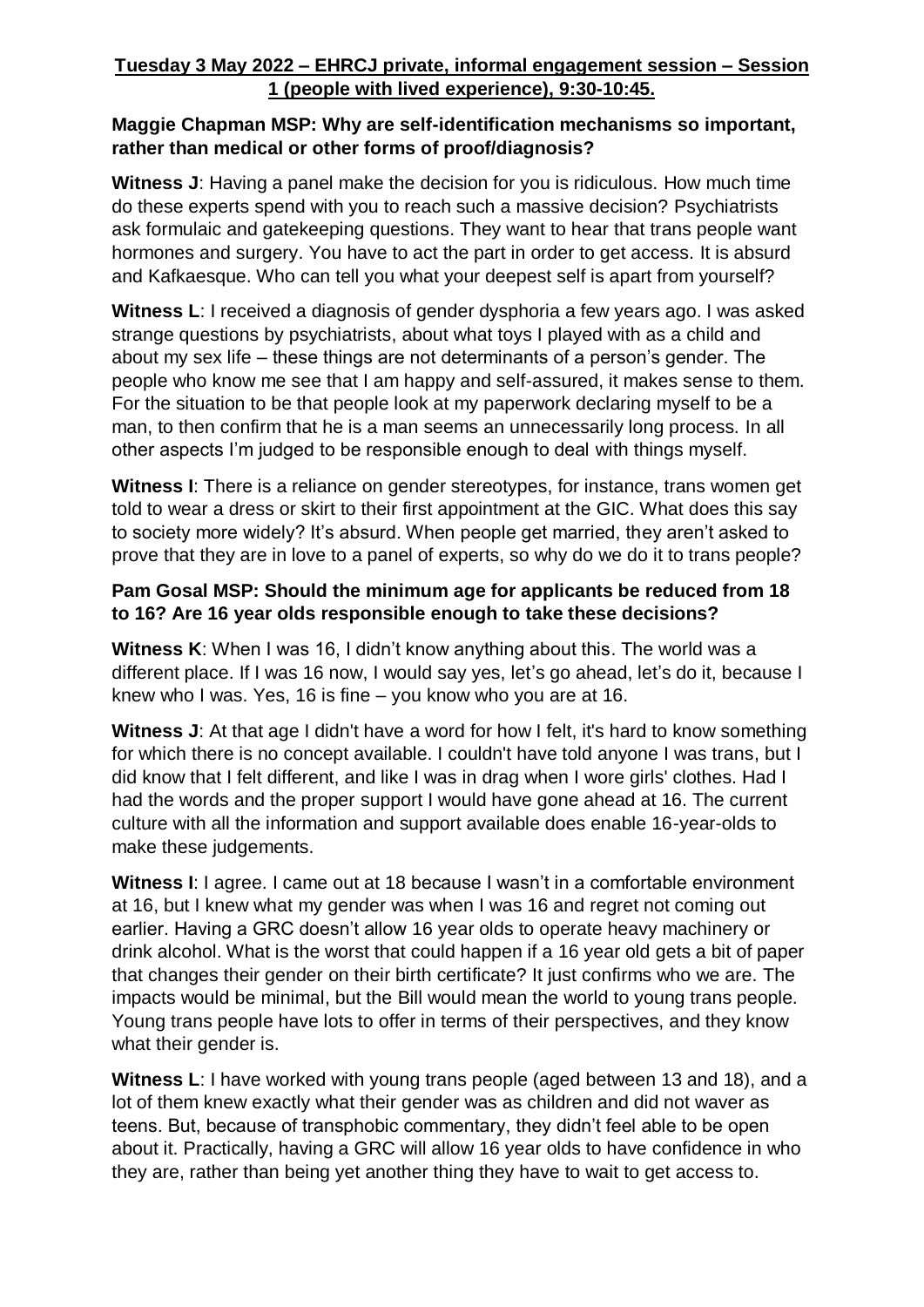Young people have often known for a very long time what their gender is but will often feel that they aren't allowed to express it, or feel that they are 'wrong' in some way. Accessing healthcare around puberty (a traumatic time for many trans people), recognition of their gender, support etc. will mean the world to them while they begin the very long process of becoming who they are.

### **Karen Adam MSP: Thoughts on improving the process going into the future? The panel of experts vs Registrar General. Do you feel that this new proposed process will help?**

**Witness K**: About self-identification: I play sports regularly, and nobody cares. It's my business. The league, the union, and the players do not care. I would have more issues playing internationally, but for now this is not an issue. Why doesn't this selfidentification apply across society? I know who I am.

**Witness I**: We kind of have self-identification currently, but with so many extra layers of bureaucracy. Trans people know what the panel are looking for (stereotypes etc), and the outcome we want, so we will jump through the hoops and put on the necessary performance. Going through the panel process doesn't add anything to the process, it just puts people off. I believe this is deliberate – making it as difficult and unappealing a process as possible to put people off going through with it. The Bill would improve things for binary trans people, but it's really important that we acknowledge that this will not help a lot of nonbinary people. Some will identify more closely with one of the binary genders, and will go through the process anyway, but we are forcing nonbinary people to pick a binary gender. We need to make sure we are building blocks to providing nonbinary recognition in Scotland in the near future.

**Witness L**: Being trans means that there a lot of delays in just getting on with your life. The reduced 3 months period will improve this. Before applying for a GRC, trans people first have to sort out the important things in their life – telling people, any medical treatment etc – this takes preference over GRC application and takes a long time. Nobody is going to go through the process of a GRC and legally claim to be a different gender, unless they are trans.

**Witness J**: The 3-month reflection period undermines the seriousness of the lifelong commitment you are making, by implying that you might change your mind ...but there is no reflection period after taking marriage vows.

## **Alexander Stewart MSP: Are there any missed opportunities/negative parts of the legislation?**

**Witness J**: I haven't been able to think of any negative consequences, apart from the exclusion of nonbinary people. The exclusion makes nonbinary people seem less legitimate.

**Witness I:** It is important that the requirement for a diagnosis of gender dysphoria is removed, these are good things currently in the Bill, but they must make their way into the final Act. There is a need to get rid of the excessive bureaucracy, infantilisation etc.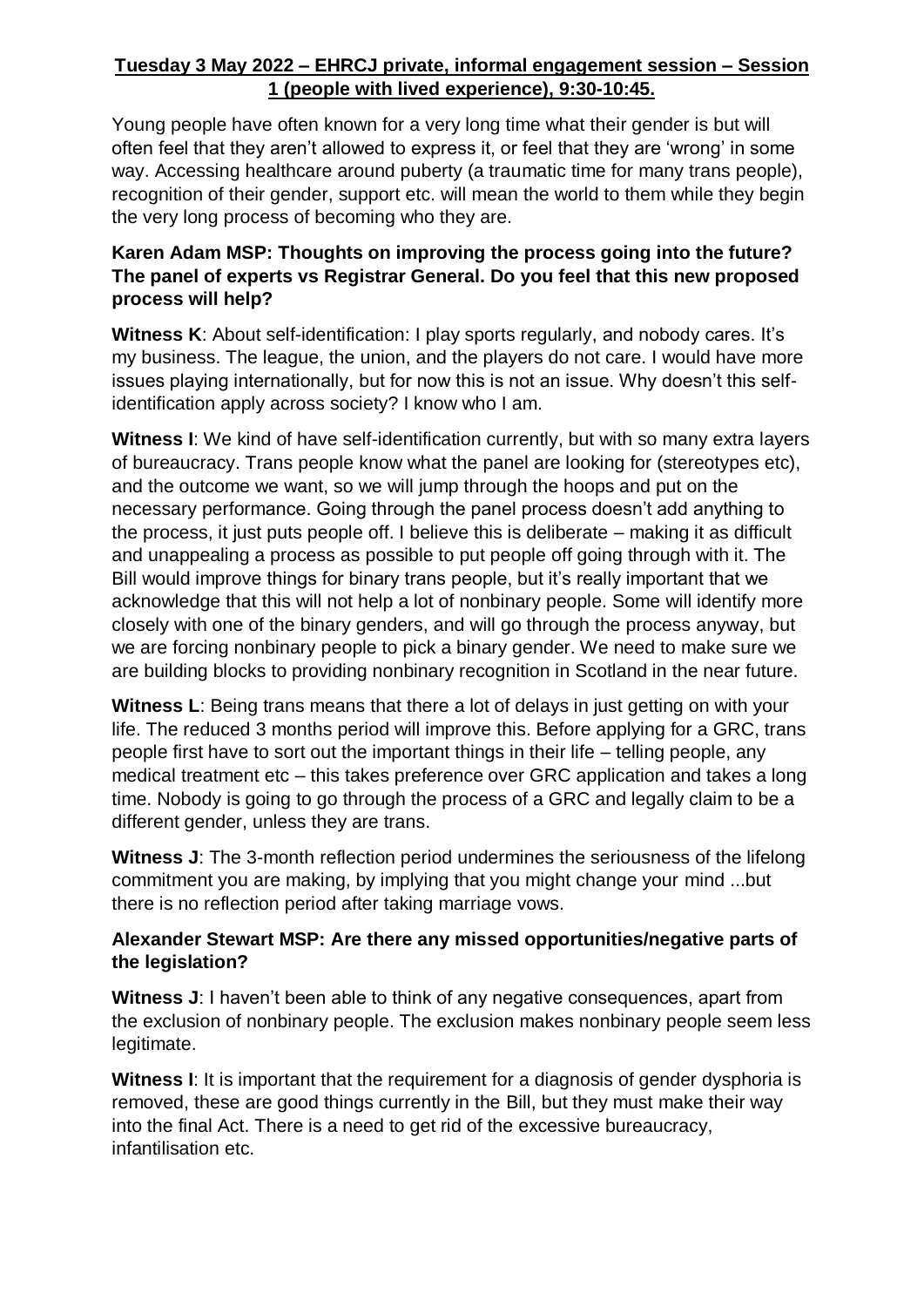**Witness L**: There is an ongoing issue of trans people being abused by partners who do not accept them. The right to revoke a GRC by a 'person of interest' in the Bill could be abused by a partner or family member who doesn't agree or wants control over a trans person, this needs to be thought about.

#### **Alexander Stewart MSP to Witness K: Regarding misleading information about trans people in sport, do you see hostility/recognise misleading information at the minute?**

**Witness K**: There is a growing trend of hostility, mostly from those who are ignorant to the situation. I play a sport which is completely inclusive, but I don't know how long this will last, or what the governing bodies will move to in the future. There are many sports where it is starting to become a real issue. This will be stopping a lot of people from getting involved in playing sports.

#### **Pam Duncan-Glancy MSP: Do you think that people will start to care if the Bill is passed, or is the debate an unnecessary proxy?**

**Witness K**: Nobody knows my situation in terms of whether I have a GRC or am on hormones. Fundamentally they aren't interested. If the current trend continues, this may not be the case.

**Witness L**: All of the debate and increase in anti-trans hostility in Scotland has meant that there are other things such as mental health care for trans people that have had to be put on the backburner because of the huge debate around GRA and trans people, which often has little to do with the Bill.

**Witness I**: The significant degree of media attention on the Bill leads to misinformation. Hostility increased during section 28, equal marriage debates etc, because people don't want these Bills to pass. Once the Bill is passed, and the negative impacts proposed are not arising, I think people will cease to care.

#### **Maggie Chapman MSP: Are the 3 months requirements unnecessary?**

**Witness I**: Yes.

**Witness J**: Yes.

**Witness K**: Yes.

**Witness L**: Yes.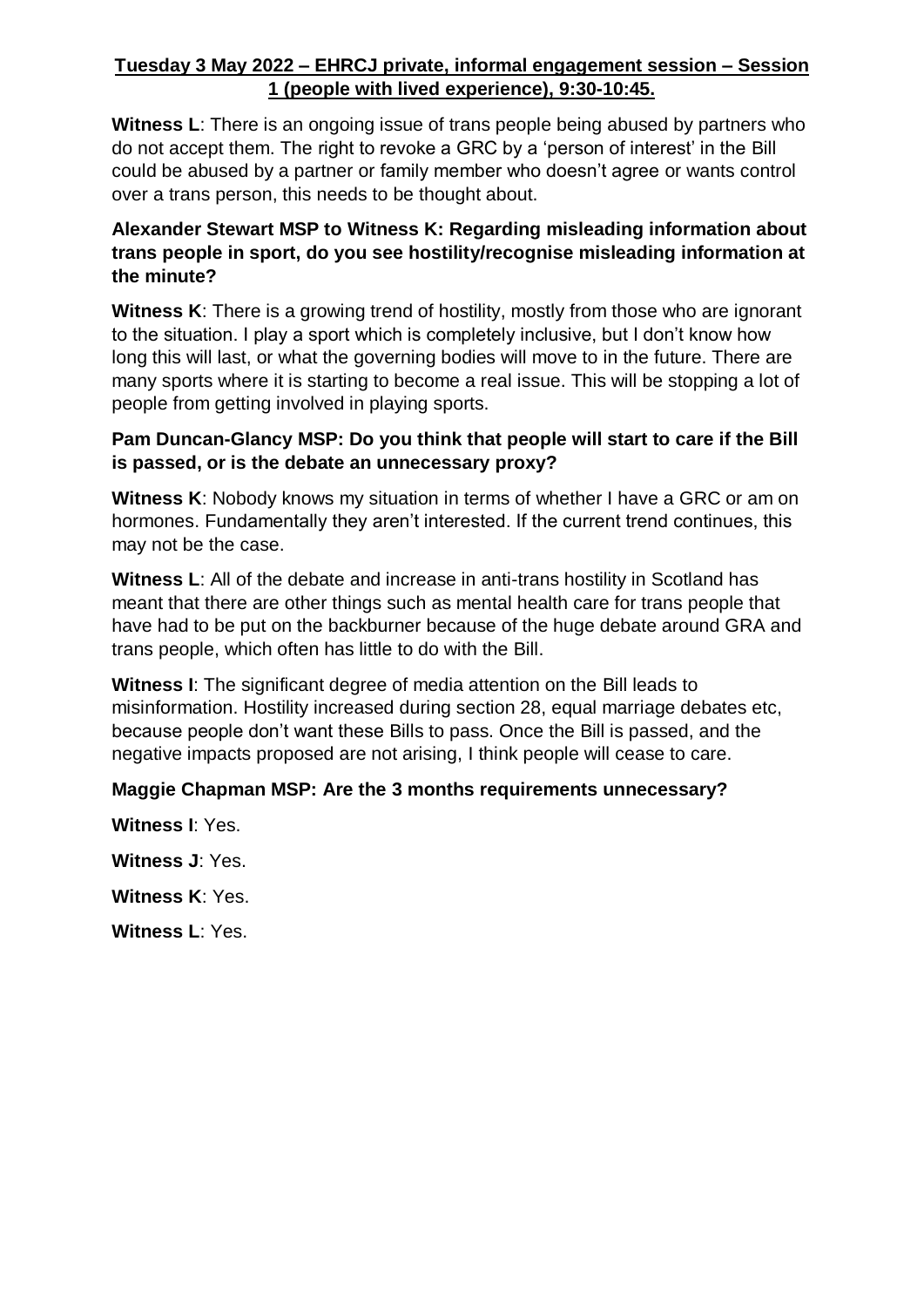#### **Witness M**

I haven't applied for a GRC because of how difficult it is. I have a new passport etc, and I am planning on getting a GRC under the new system.

## **Witness N**

I considered accessing the GRC process but didn't because of financial implications, and because of the possibility of rejection without recourse. I was able to update my driving licence and passport, but my documents not matching my birth certificate has caused issues when applying for education/jobs. The age should be lowered to 16, as this would help young people start their adult life properly.

The requirement to have supporting medical documentation should be removed. The current procedure is invasive. I also disagree with the three-month reflection period. It doesn't consider the reflection journey that trans people go through prior to coming out.

One of my biggest concerns with the current proposal is the right of a person of interest to revoke a GRC. The ability of a person to challenge another's trans identity is undermining, and it opens up the possibility for abuse and harm to trans people.

The reflection period should be removed for terminally ill people, so they can be properly recorded when they die.

We should all be able to access documents that accurately reflect who we are and how we live our lives. The Bill would be an improvement on current legislation.

#### **Witness O**

I have not applied for a GRC, as the process is invasive and overly bureaucratic, and there are too many barriers to accessing healthcare. Applying for GRC would destabilise the progress I have made with my mental health and self-confidence. The process involves unnecessary scrutiny, harm, and financial strain, just to be recognised as who you are.

There have already been compromises, but I support the Bill.

Regarding the requirement for a medical diagnosis of gender dysphoria: I no longer wish to be defined by the severity of the suffering I experience as a trans person. There is financial strain when diagnosed privately, or huge waiting lists otherwise. Setting a precedence of the de-medicalisation of trans identities is important.

The three-month living and three-month reflection requirements are not beneficial to trans people. We need to look beyond misinformation and fearmongering.

I have been out since I was 14. I had already gone through a very introspective assessment of my own identity before ever telling another person, because of the hate trans people experience. The current process is condescending to trans people: our experiences are based off lived experience and self-reflection.

#### **Witness P**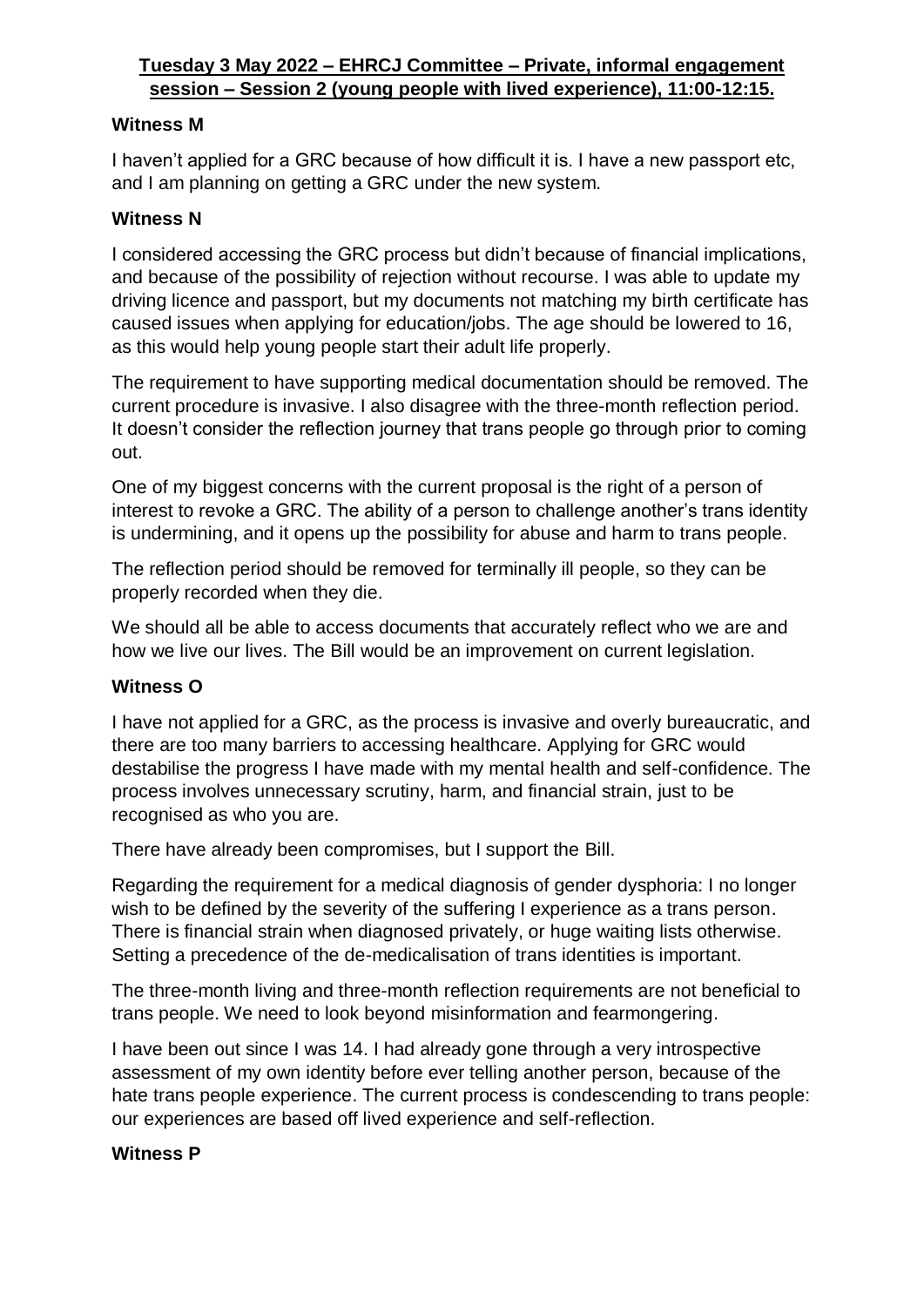I have identified as trans since I was 15, I am now 23. There is a waiting list issue: I have been on an adult waiting list since 2019. The current system requires psychological assessment and a diagnosis of gender dysphoria before applying for a GRC. Reform will save the NHS and trans people time and money.

Not all trans people have the means to change all their documents, afford private care etc.

Name changes can be done through the Registrar General. There current system could be replaced with one, all-encompassing process.

At 16 you can make big, life changing decisions, such as getting married, taking out loans, and entering the military. The Reform would bring gender identity into line with these decisions and would also stop the of trans people from being pathologized.

I very much support the reform and the de-medicalisation.

#### **Witness Q**

I am a 19-year-old nonbinary person. I came out at 15. The lack of access to GRC was difficult. I couldn't access a GRC because of my age and nonbinary identity.

We treat 16-year-olds as though they should act like adults, but also as if they are still children. 16 is an adult in Scotland, so gender should be in line with other legal documents as people are old enough to know their gender.

The changes to the Bill will have huge impact on so many people's lives. Many wait a long time before coming out: I thought about it for years before ever telling another person. A lot of time and processing goes into deciding you are trans. Being told you need another three months to reflect doesn't take into account the reflection you have already done.

The lack of opportunities not being able to access a GRC means oftentimes people aren't comfortable applying to jobs etc as they know they'll have to apply under their legal gender or will be outed due to their documents. This can lead to people not pursuing things that they want to do. Also, being outed can mean some people's transphobic views will cause them to prevent people from partaking in things.

End of life provisions are essential to ensure that people are not misgendered after death.

There are improvements to be made, but I support the Bill.

Accessibility is key. Trans people already go through a lot of hardships, so being able to access processes to allow us to live as who we are is important.

#### **Maggie Chapman MSP: Do you all agree that the reflection period is unnecessary but that the three month living period is necessary? What do we need to do and change to improve GRC process and the debate around it?**

**Witness N**: The wait periods aren't particularly useful, especially the reflection period. What should the three month living period look like? What is a social transition? Is it telling people? Changing the how you look? What if you don't change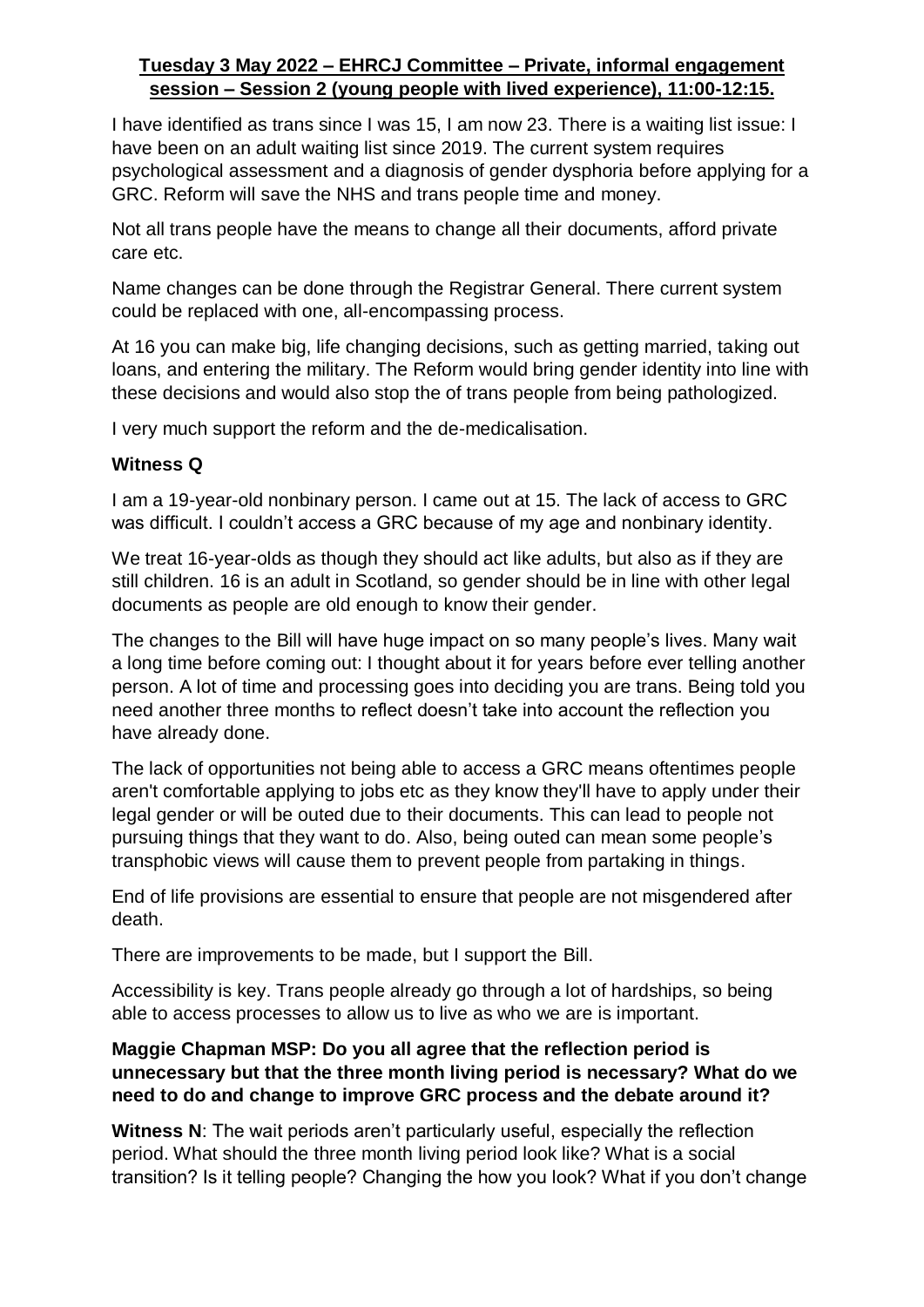looks? Paperwork? There is no clarification in the Bill as to what this should look like. Strong support of the Bill would help reduce toxicity. Toxicity, misinformation, and polarisation has been able to grow because of time taken to pass Bill. In reality, a very small number of people are affected by this Bill. It would be great for trans people, but it doesn't affect anybody else. There is need for a unified position.

**Witness P:** The three month reflection period has no real value. There is no reason for paperwork to be held in offices for three months before being filed. A GRC is just changing one thing on some identification, it doesn't mean trans people can or cannot access spaces or do certain things. The Scottish Government should produce something outlining what the Bill actually does and means, to combat misinformation.

**Witness Q**: There is little evidence to support the waiting period. People wait years or their whole lives only to be told that they have to wait even longer. What is the use in a three month reflection period for adults who have been out for years? Some trans people are out in some spaces, but not in others because they may not be safe to do so: how will this affect their ability to provide the necessary evidence? There is misinformation (e.g. about predatory men) and a lack of information, and it is important to make it clear that the Bill does not impact on other rights.

**Witness O**: The committee is aware that, as the GRA currently stands, many trans people are not willing to participate in the system. Many have been out for years, and the reflection period removes their autonomy. The reflection period is pandering to misinformation about the trans experience and doesn't help trans people. The Scottish Parliament needs to produce clear info on what the Bill is actually about.

**Witness M:** I don't agree with the reflection period, I've known I was trans my whole life and have been living as myself for years, I don't see why I have to reflect on that for three months more.

# **Pam Gosal MSP: Will more people apply for a GRC following the reform?**

**Witness P**: Yes, it will be easier, and trans people will not be forced to go through huge years-long waiting lists. The reform would open it up to people who are terminally ill, who don't have the funds or a safe environment to go through the current process. The trans community is so small, and not all will apply for GRCs (especially nonbinary people).

**Witness M**: I think a lot of people will apply. I've been held back by the waiting process and trying to gather documents etc.

**Witness Q**: More people will apply. There is a backlog of people who didn't want to apply under the current system. More people will know what their options are. It is the best feeling in the world to know that you are going to be able to live as who you are. Gender affirming things (healthcare, legal transitions etc) are enormously beneficial to trans people and have positive mental health impacts.

**Witness N**: More people will apply, but there won't be huge deluge on the Registrar General. I've had problems with employment because I didn't disclose that I was trans and it became an issue. Once my passport was updated, I felt much safer.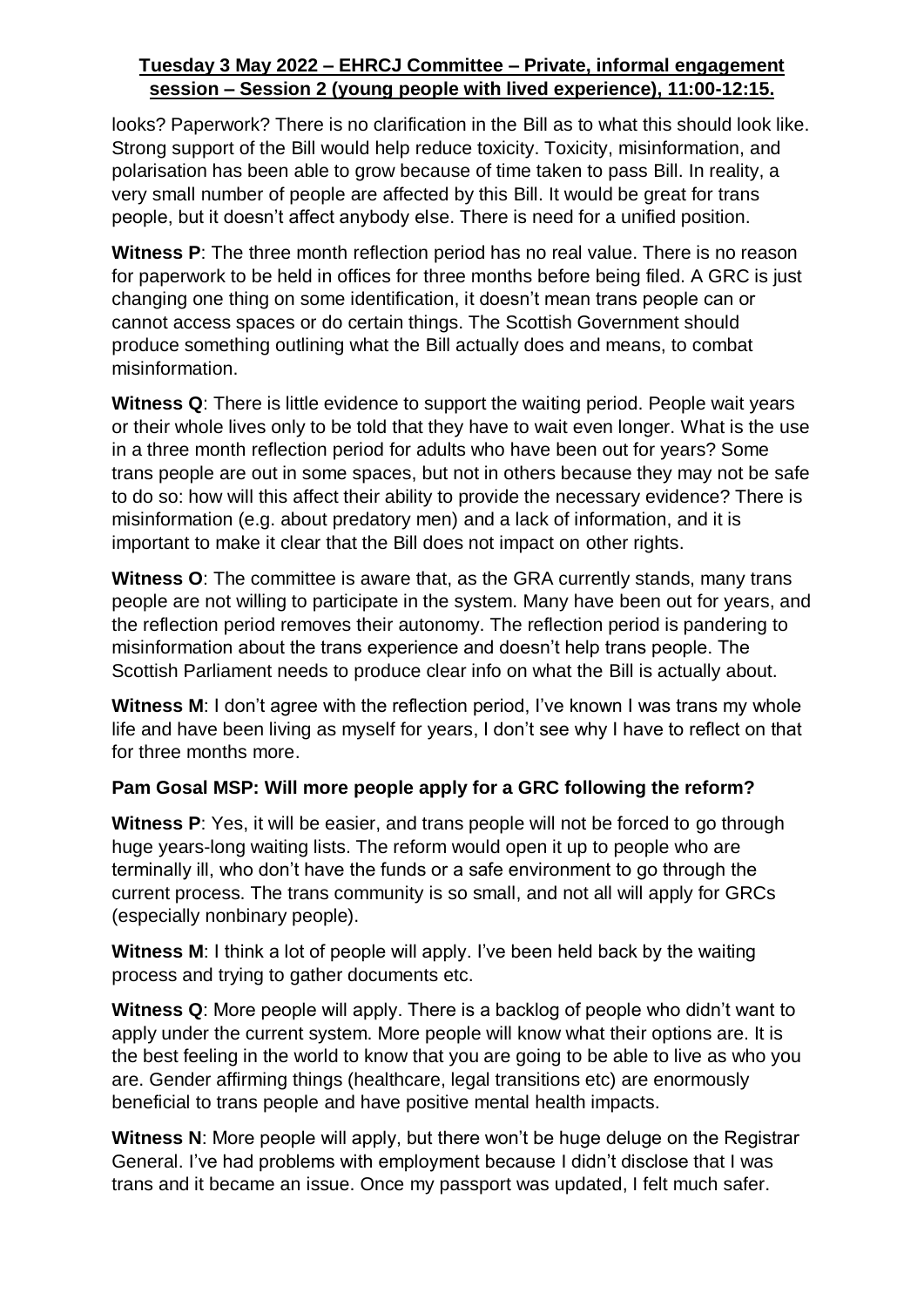However, when checks are made on a birth certificate, it is it difficult, so the new GRC process will help change this. I might apply for a GRC mainly to avoid being outed to potential employers and to travel.

#### **Karen Adam MSP: How could the GRR create life/societal changes to create a better atmosphere for people's mental health?**

**Witness P**: when trans people are accepted and believed, rates of suicide and selfharm drops to the same levels as other people their age. Even if home environments aren't supportive, to have the recognition and validation from the government would be amazing. I don't think the Bill will have a huge impact on society, it will just be a win for the trans community.

**Witness N**: Poor mental health outcomes for LGBT people are a result of 'minority stress' (occurring from persistent social stress and stigma). To have government validation will reduce the stigma people feel and will have positive health outcomes. I am not sure it will cause societal change, but it is important for trans people.

**Witness Q**: There would be lots of mental health benefits. Suicide and self-harm rates are huge among trans people. Making the process more accessible, supporting, accepting, and believing trans people is huge. In terms of social change: it is part of a long process. Changing assumptions that trans people want surgery etc will help with stigma.

**Witness O**: Obtaining a GRC is seen as last hurdle for trans people because the process is so difficult. Misinformation and a lack of education has meant that systems that are supposed to support trans people have been damaging and exhausting roads to endure. If the Bill was reformed to be more accurate and understanding of trans people's lived experiences, it could have a trickledown effect on how other services treat trans people, such as changing the discourses around healthcare and mental health care.

#### **Alexander Stewart MSP: Do you see any missed opportunities/negative aspects of the Bill?**

**Witness N:** The biggest potential missed opportunity is the absence of nonbinary recognition. I do appreciate the potential ramifications nonbinary inclusion would have on other parts of Scots law, and perhaps shouldn't be included in this iteration of the Bill but being able to include nonbinary people would be great. Also, there are no provisions for young people until they turn 16, even though they may have been out since childhood.

**Witness Q**: The lack of nonbinary inclusion. However, the impacts the Bill will have means that there is no use in delaying it. There are people who come out in childhood, they should be supported and respected too. Also, there needs to be end of life provisions. Even with reduced waits, some people are still going to struggle to access a GRC before they die.

**Witness P**: The omission of provisions for under 16s is missed opportunity. We can make medical decisions for ourselves much younger than 16. Younger people will be making decisions (course selections etc.) that will define their university degrees,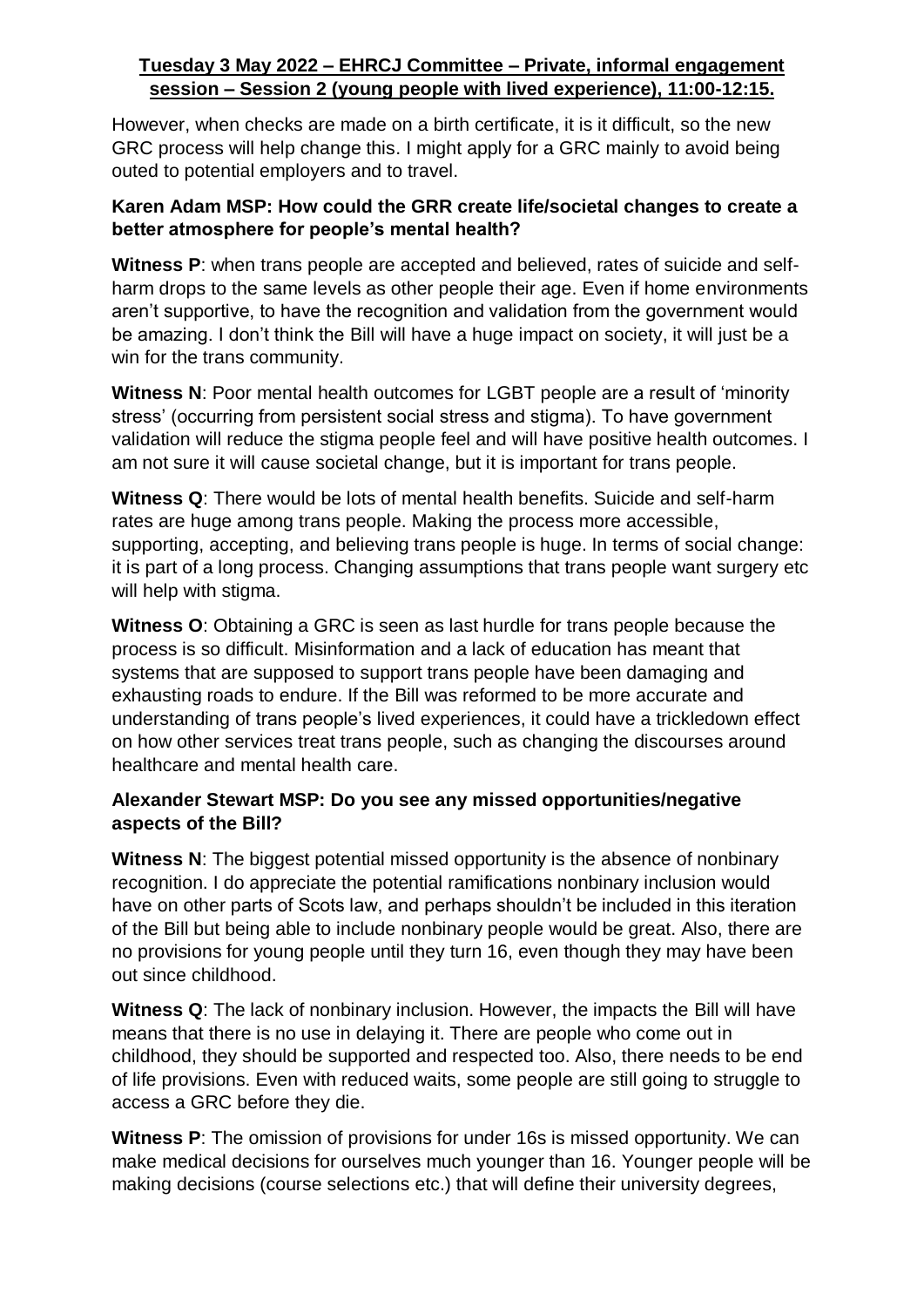career paths, life. If people have support and systems around them, they should be able to attain a GRC. By the time you are 16, you already have a lot of important documentation.

#### **Pam Duncan-Glancy MSP: How do you access sport/toilets/changing rooms now? And how will this change/not change in the future? And regarding terminal illness, should there be provisions for post-mortem GRCs etc?**

**Witness N:** End of life and post-mortem provision is a huge oversight. If you have made an application and then passed away, there should be provisions for that. Also, if you die, and your partner confirms you lived a lot of your life as trans, but your parents deny this, there should be provisions. Applications for terminally ill people need to be able to be fast tracked – they have more to worry about. With regards to spaces, I had to stop using women's bathrooms because I was assaulted by adult women. I asked my parent if I could start using men's bathrooms, as people pay less attention to me there. I have used men's facilities for everything since, because it's not safe to use women's spaces if you look like a butch woman or androgenous. I would prefer that non-gendered spaces were available.

**Witness P**: I've used both men's and women's spaces as I'm nonbinary. I have always done this, even as a child. Generally, people don't care. They tend to assume they've gone into the wrong bathroom. You don't need any ID to enter a bathroom, having a GRC wouldn't affect this at all. People's fear is that cis predatory men will use the GRC as an excuse to access a space and assault people. This is already a crime and has nothing to do with trans people. People are scared of predatory people, not trans people.

**Witness Q**: I don't feel safe going into men or women's bathrooms. People are so worried about cis people feeling safe, that they forget about making trans people feel safe. There is so much talk around bathrooms, and about cis men pretending to be trans, but it doesn't reflect lived experience. You are never asked to show your birth certificate when trying to access a toilet.

**Witness O**: As a young trans person, my education has never mentioned trans people or trans history. This has resulted because of a lack of provisions to acknowledge trans identities. It is so important that trans people can be properly legally recorded. I have supportive parents, but experienced awkwardness and fear from lack of support from systems such as school. I experienced harassment from kids and adults who did not understand me (mostly verbal abuse/being made to feel uncomfortable/targeted with inappropriate questions). The connotations of the debate around protecting single sex spaces suggests that trans people pose a threat here, but it is an entirely different issue - there is a distinction to be made.

[**Witness P** in the chat function]: The criminal actions of one group should not encroach on a minority's access to rights.

**Fulton MacGregor: What do we need to do with the Bill? Do we keep the three month reflection period? Do we replace it? Do we get rid of it?**